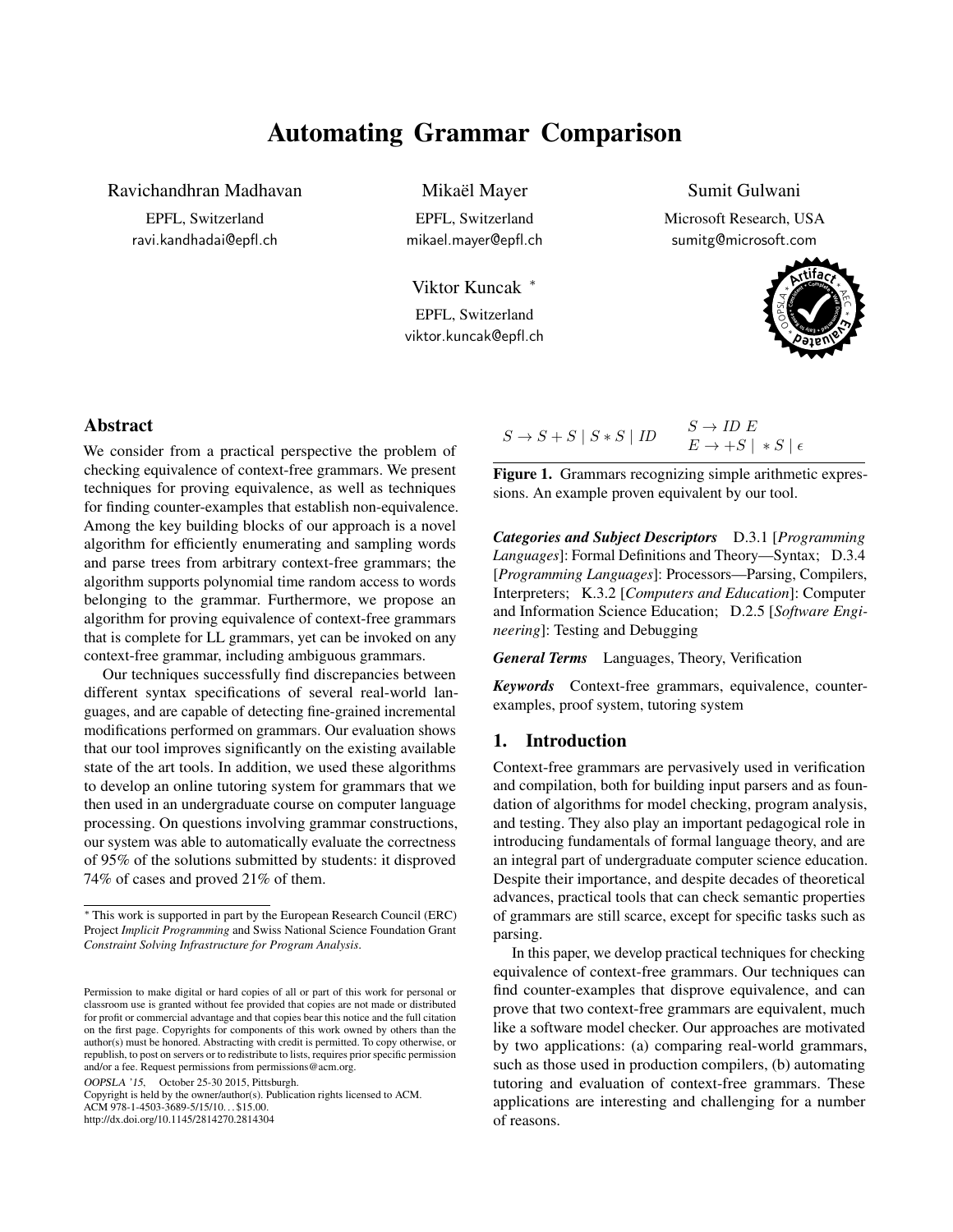|                                  | $S \to Int\ G$                                           |
|----------------------------------|----------------------------------------------------------|
| $S \to A \Rightarrow S \mid Int$ | $G \rightarrow \Rightarrow Int G  $ , Int $A   \epsilon$ |
| $A \rightarrow Int, A \mid Int$  | $A \rightarrow Int A \mid \Rightarrow Int G$             |

<span id="page-1-0"></span>Figure 2. Grammars defining well-formed function signatures over *Int*. An example proven equivalent by our tool.

|     | $S \to A \Rightarrow Int \mid Int$ |     | $S \to A \Rightarrow S \mid Int$ |
|-----|------------------------------------|-----|----------------------------------|
| (a) | $A \rightarrow S, Int \mid Int$    | (b) | $A \rightarrow S, S \mid Int$    |

<span id="page-1-2"></span>Figure 3. Grammars subtly different from the grammars shown in Fig. [2.](#page-1-0) The grammar on the left does not accept " $Int \Rightarrow Int \Rightarrow Int$ ".

*Programming Language Grammars.* Much of the frontends of modern compilers and interpreters are automatically or manually derived from grammar-based descriptions of programming languages, more so with integrated language support for domain specific languages. When two compilers or other language tools are built according to two different reference grammars, knowing how they differ in the programs they support is essential. Our experiments show that two grammars for the same language almost always differ, even if they aim to implement the same standard. For instance, we found using our tool that two high quality standard Java grammars (namely, the Java grammar<sup>[1](#page-1-1)</sup> used by Antlr  $v4$ parser generator [\[1\]](#page-15-0), and the Java language specification [\[2\]](#page-15-1)) disagree on more than 50% of words that are randomly sampled from them.

Even though the differences need not correspond to incompatibilities between the compilers that use these grammars (since their handling could have been intentionally delegated to type checkers and other backend phases), the sheer volume of these discrepancies does raise serious concerns. In fact, most deviations found by our tool are not purposeful. Moreover, in the case of dynamic languages like Javascript, where parsing may happen at run-time, differences between parsers can produce diverging run-time behaviors. Our experiments show that (incorrect) expressions like "++ RegExp - this" discovered by our tool while comparing Javascript grammars result in different behaviors on Firefox and Internet Explorer browsers, when the expressions are wrapped inside functions and executed using the eval construct (see section [5\)](#page-10-0).

Besides detecting incompatibilities, comparing real-world grammars can help identify portions of the grammars that are overly permissive. For instance, many real-world Java grammars generate programs like "enum ID implements char { ID }", "private public class ID" (which were discovered while comparing them with other grammars). These imprecisions can be eliminated with little effort without compromising parsing efficiency.

Furthermore, often grammars are rewritten extensively to make them acceptable by parser generators, which is laborious and error prone. Parser generators have become increasingly permissive over the years to mitigate this problem. However, there still remains considerable overhead in this process, and there is a general need for tools that pin-point subtle changes in the modified versions (documented in works such as [\[33\]](#page-16-0)). It is almost always impossible to spot differences between large real-world grammars through manual scanning, because the grammars typically appear similar, and even use the same name for many non-terminals. A challenge this paper addresses is developing techniques that scales to real-world grammars, which have hundreds of non-terminals and productions.

*Grammars in Teaching.* An equally compelling application of grammar comparison arises from the importance of context-free grammar in computer science education. Assignments involving context-free grammars are hard to grade and provide feedback on because of the great variation in the possible solutions arising due to the succinctness of the grammars. The complexity is further aggravated when the solutions are required to belong to subclasses like LL(1). For example, Figures [1](#page-0-0) and [2](#page-1-0) show two pairs of grammars that are equivalent. The grammars shown on the right are  $LL(1)$ grammars, and are reference solutions. The grammars shown on the left are intuitive solutions that a student comes up with initially. Proving equivalence of these pairs of grammars is challenging because they do not have any similarity in their structure, but recognize the same language. On the other hand, Figure [3](#page-1-2) shows two grammars (written by students) that subtly differ from the grammars of Fig. [2.](#page-1-0) The smallest counter-example for the grammar shown in Fig. [3\(](#page-1-2)a) is the string " $Int \Rightarrow Int \Rightarrow Int$ ". We invite the readers to identify a counter-example that differentiates the grammar of Fig. [3\(](#page-1-2)b) from those of Fig. [2.](#page-1-0)

In our experience, a practical system that can prove that a student's solution is correct and provide a counter-example if it is not can greatly aid tutoring of context-free grammars. The state of the art for providing feedback on programming assignments is to use test cases (though there has been recent work on generating repair based feedback [\[29\]](#page-16-1)). We bring the same fundamentals to context-free grammar education. Furthermore, we exploit the large, yet under-utilized, theoretical research on decision procedures for equivalence of contextfree grammars to develop a practical algorithm that can prove the correctness of solutions provided by the students.

*Overview and Contributions.* At the core of our system is a fast approach for enumerating words and parse trees of an arbitrary context-free grammar, which supports exhaustive enumeration as well as random sampling of parse trees and words. These features are supported by an efficient *polynomial time* random access operation that constructs a unique parse tree for any given natural number index. We construct a scalable counter-example detection algorithm by integrating our enumerators with a state-of-the-art parsing technique [\[25\]](#page-16-2).

<span id="page-1-1"></span><sup>1</sup> <github.com/antlr/grammars-v4/blob/master/java/Java.g4>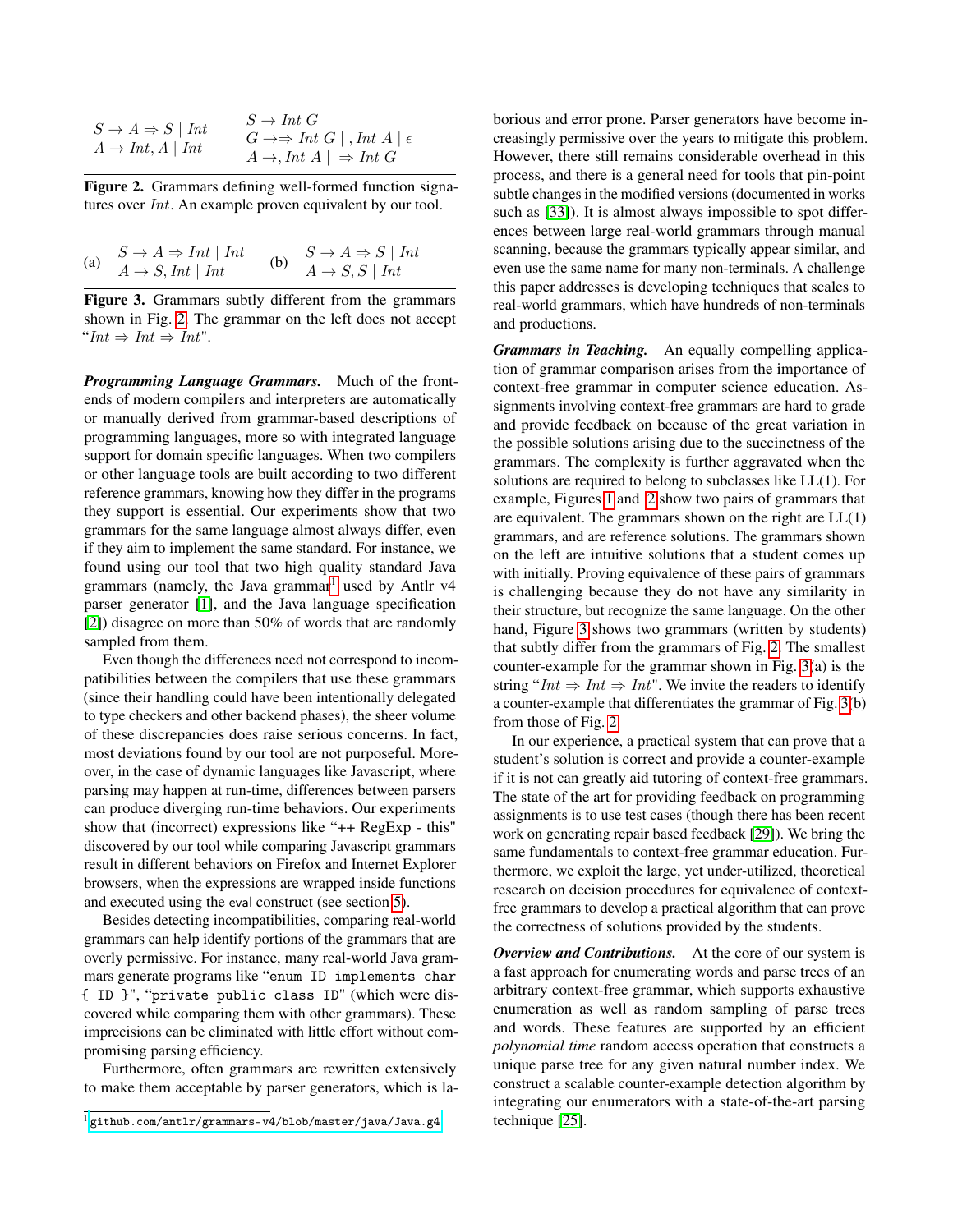We develop and implement an algorithm for proving equivalence by extending decision procedures for subclasses of deterministic context-free grammars to arbitrary (possibly ambiguous) context-free grammars, while preserving soundness. We make the algorithm practical by performing numerous optimizations, and use concrete examples to guide the proof exploration. We are not aware of any existing system that supports both proving as well as disproving of equivalence of context-free grammars. The following are our main contributions:

- We present an enumerator for generating parse trees of arbitrary context-free grammars that supports the following operations: 1) a *polynomial time* random access operation  $lookup(i, l)$  that given an index i returns the unique parse tree generating a word of length  $l$ , corresponding to the index, and 2)  $sample(n, l)$  that generates n uniformly random samples from the parse trees of the grammar generating words of length l (Section [2\)](#page-2-0).
- We use the enumerators to discover counter-examples for equivalence of context-free grammars (Section [3\)](#page-6-0).
- We integrate and extend the algorithms of Korenjak and Hopcroft [\[15\]](#page-15-2), Olshansky and Pnueli [\[24\]](#page-16-3), and Harrison et al. [\[12\]](#page-15-3), for proving equivalence of LL context-free grammars to arbitrary context-free grammars. Our extensions are sound but incomplete. We show using experiments that the algorithm is effective on many grammars that lie outside the classes with known decision procedures (Section [4\)](#page-6-1).
- We evaluate the counter-example detection algorithm on 10 real-world grammars describing the syntax of 5 mainstream programming languages. The algorithm discovers deep, fine-grained errors, by finding counter-examples with an average length of 35, detecting almost 3 times more errors than a state-of-the-art approach (Section [5\)](#page-10-0).
- We implement and evaluate an online tutoring system for context-free grammars. Our system is able to decide the veracity of 95% of the submissions, detecting counterexamples in 74% of the submissions, and proving correctness of 21% of the submissions (Section [6\)](#page-13-0).

# <span id="page-2-0"></span>2. Enumeration of Parse Trees and Words

A key ingredient of our approach for finding counterexamples is enumeration of words and parse trees belonging to a context-free grammar. Enumeration is also used in optimizing and improving the scope of our grammar equivalence proof engine. We model our enumerators as functions from natural numbers to objects that are enumerated (which are parse trees or words), as opposed to viewing them as iterators for a sequence of objects as is typical in programming language theory. The enumerators we propose are *bijective* functions from natural numbers to parse trees in which the image and pre-image of any given value is efficiently computable in *polynomial time* (formalized in Theorem [1\)](#page-5-0). The functions are partial if the set that is enumerated is finite. Using bijective functions to construct enumerators has many advantages, for example, it immediately provides a way of sampling elements from the given set. It also ensures that there is no duplication during enumeration. Additionally, the algorithm we present here can be configured to enumerate parse trees that generate words having a desired length.

*Notations.* A context-free grammar is a quadruple  $(N, \Sigma, P, S)$ , where N is a set of non-terminals,  $\Sigma$  is a set of terminals,  $P \subseteq N \times (N \cup \Sigma)^*$  is a finite set of productions and  $S \in N$  is the start symbol. A parse tree belonging to a grammar is a labelled tree with internal nodes labelled by non-terminals, and leaves labelled by terminals, that has the property that if an internal node labelled  $A$  has children labelled  $C_1, \cdots, C_n$  (from left to right) then  $A \to C_1 \cdots C_n$ . Let  $T$  denote the set of parse trees belonging to a grammar.

We refer to sequences of terminals and non-terminals belonging to  $(N \cup \Sigma)^*$  as *sentential forms* of the grammar. If a sentential form has only terminals, we refer to it as a *word*, and also sometimes as a *string*. We adopt the usual convention of using greek characters  $\alpha$ ,  $\beta$  etc. to represent sentential forms and upper-case latin characters to represent non-terminals. We use lower-case latin characters  $a, b, c$  etc. to represent terminals and  $w, x, y$  etc. to denote words. We say that  $\alpha$  derives  $\beta$  in one step, denoted  $\alpha \Rightarrow \beta$ , iff  $\beta$  is obtained by replacing the left most non-terminal in  $\alpha$  by one of its right-hand-sides. Let ⇒<sup>∗</sup> denote the reflexive transitive closure of  $\Rightarrow$ . The language recognized by a sentential form  $\alpha$ , denoted  $L(\alpha)$ , is the set of words that can be derived from  $\alpha$  i.e,  $L(\alpha) = \{w \in \Sigma^* \mid \alpha \Rightarrow^* w\}$ . We introduce more notations as they are needed.

#### 2.1 Constructing Random Access Enumerators

We use  $\text{Enum}[\alpha] : \mathbb{N} \to \mathcal{T}^*$  to denote an enumerator for a sentential form  $\alpha$  of the input grammar. The enumerators are *partial functions* from natural numbers to tuples of parse trees of the grammar, one rooted at every symbol in the sentential form. For brevity, we refer to the tuple as parse trees of sentential forms. We define  $\text{Enum}[\alpha]$  recursively following the structure of the grammar as explained in the sequel.

For a terminal  $a$  belonging to a grammar,  $\text{Enum}[a]$  is defined as  $\{0 \rightarrow leaf(a)\}\$ . That is, the enumerator for a terminal a maps the first index to a parse tree with a single leaf node containing a and is undefined for every other index. We now describe an enumerator for a non-terminal. Consider for a moment the non-terminal  $S$  of the grammar shown in Fig. [4.](#page-3-0) The parse trees rooted at  $S$  are constructed out of the parse trees that belong to the non-terminal A and the sentential form BA. Assume that we have enumerators defined for A and  $BA$ , namely Enum $[A]$  and Enum $[BA]$  that are functions from natural numbers to parse trees (a pair of them in the case of BA). Our algorithm constructs an enumerator for S compositionally using the enumerators for A and BA.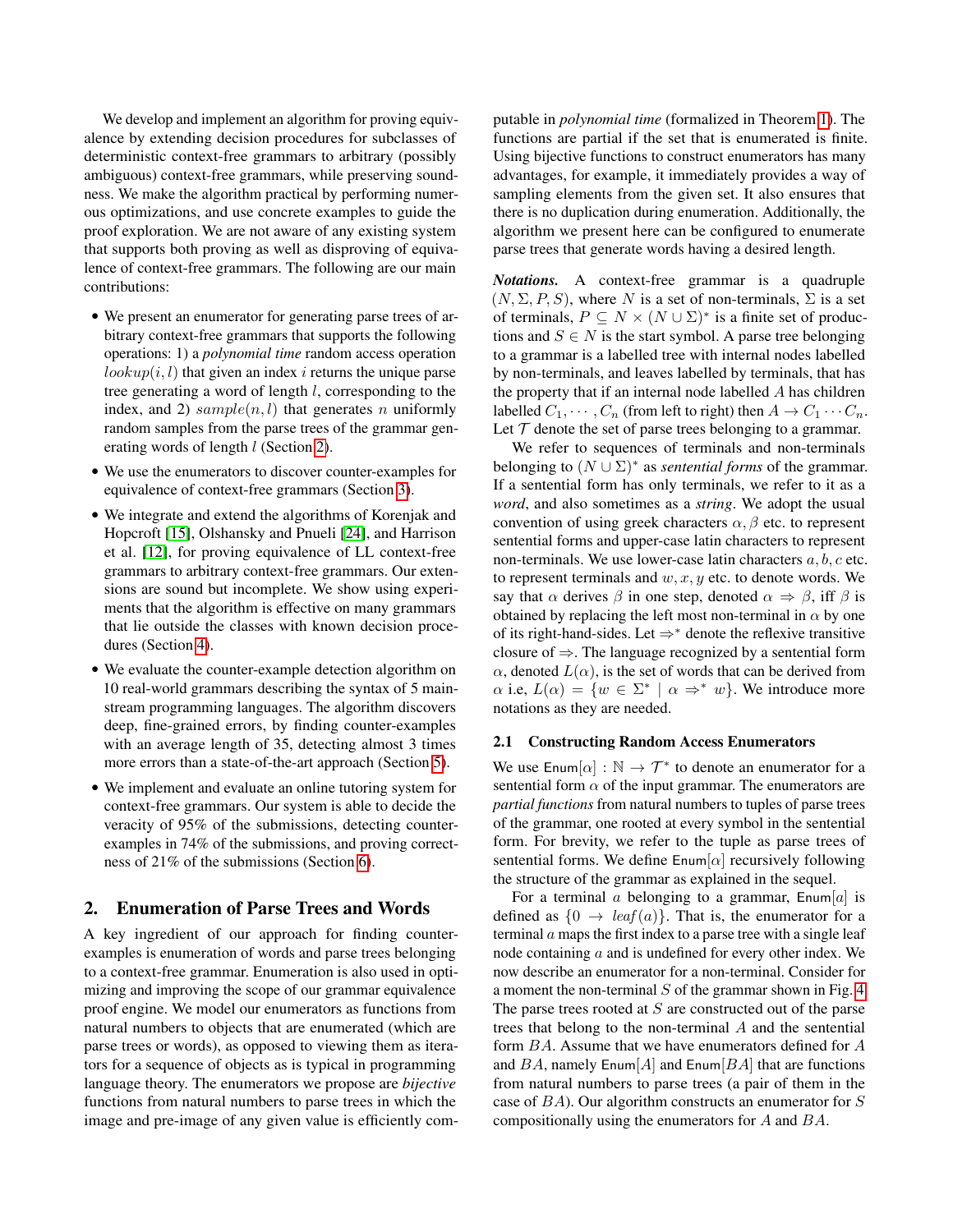|                   | $S \rightarrow A \mid BA$ | $\forall t \in \{a, b\}$ . Enum $[t](i) = leaf(t)$ if $i = 0$<br>$\forall A \in \{S, A, B\}$ . Enum $[N](i) = node(S, \text{Enum}[\alpha](j))$ , where $(\alpha, j) = \text{Choose}[S](i)$ |
|-------------------|---------------------------|--------------------------------------------------------------------------------------------------------------------------------------------------------------------------------------------|
|                   | $A \rightarrow a \mid aS$ | Enum $[BA](i) = (Enum[B](j), Enum[A](k))$ where $(j, k) = \pi(i, \infty, \infty)$                                                                                                          |
| $B \rightarrow b$ |                           |                                                                                                                                                                                            |
|                   |                           | Enum $[aS](i) = (Enum[a](j), Enum[S](k))$ where $(j,k) = \pi(i,1,\infty)$                                                                                                                  |

<span id="page-3-0"></span>Figure 4. An example grammar and illustrations of the Enum functions for the symbols of the grammar. Choose and  $\pi$  are defined in Fig. [6](#page-3-1) and Appendix [A,](#page-16-4) respectively.

$$
\tau(\alpha) = \prod_{i=0}^{n-1} \tau(M_i), \text{ where } \alpha = M_0 \cdots M_{n-1}, n > 1
$$

$$
\tau(A) = \sum_{i=0}^{n-1} \tau(\alpha_i), \text{ where } A \to \alpha_0 \mid \cdots \mid \alpha_{n-1}
$$

$$
\tau(a) = 1, \text{ where } a \in \Sigma
$$

<span id="page-3-2"></span>Figure 5. Equations defining the number of parse trees of sentential forms.  $#t$  is the greatest fix-point of the equations.

Recall that we consider enumerators as bijective functions from natural numbers. So, given an index  $i$  we need to define a unique parse tree of  $S$  corresponding to  $i$  (provided  $i$  is within the number of parse trees rooted at  $S$ ). To associate a parse tree of  $S$  to an index  $i$ , we first need to identify a right-handside  $\alpha$  of S and select a parse tree t of the right-hand-side. To determine a parse tree t of the right-hand-side  $\alpha$ , it suffices to determine the index of t in the enumerator for  $\alpha$ . Hence, we define a function Choose[A] :  $\mathbb{N} \to ((N \cup \Sigma)^* \times \mathbb{N})$ for every non-terminal A, that takes an index and returns a right-hand-side of A, and an index for accessing an element of the right-hand-side. We define the enumerator for a nonterminal as:  $\text{Enum}[A](i) = node(A, \text{Enum}[\alpha](i))$ , where  $(\alpha, j)$  = Choose[A](i). That is, as a node labelled A and having the tuple  $\text{Enum}[\alpha](j)$  as children.

In the simplest case, if  $A$  has  $n$  right-hand-sides  $\alpha_0, \alpha_2, \cdots, \alpha_{n-1}$ , the choose function Choose[A](i) could be defined as  $(\alpha_{i\%n}, |i/n|)$ . This definition, besides being simple, also ensures a fair usage of the right-hand-sides of A by mapping successive indices to different right-hand-sides, which ensures that any sequence of enumeration of the words belonging to a non-terminal alternates over the right-handsides of the non-terminal. However, this definition is well defined only when every right-hand-side of A has unbounded number of parse trees. For instance, consider the non-terminal A shown in Fig. [4.](#page-3-0) It has two right-hand-sides  $a$  and  $aS$  of which a has only a single parse tree. Defining Choose[ $A$ ] as  $(\alpha_{i\%2}, |i/2|)$  is incorrect as, for example, Enum[A](2) maps to  $\text{Enum}[a](1)$ , which is not defined. Therefore, we extend the above function so that it takes into account the number of parse trees belonging to the right-hand-sides, which is denoted using  $\#t(\alpha)$ .

It is fairly straightforward to compute the number of parse trees of non-terminals and right-hand-sides in a grammar. For

Choose[*A*](*i*) =  
\nlet 
$$
A \rightarrow \alpha_0 \mid \cdots \mid \alpha_{n-1}
$$
 s.t.  
\n $\forall 1 \leq m < n. \# t(\alpha_{m-1}) \leq \# t(\alpha_m)$  in  
\nlet  $b_0 = 0$ , and  $b_1, \cdots, b_n = \# t(\alpha_0), \cdots, \# t(\alpha_{n-1})$  in  
\nlet  $\forall 0 \leq m \leq n. i_m = b_m(n-m+1) + \sum_{i=0}^{m-1} b_i$  in  
\nlet *k* be such that  $0 \leq k \leq n-1$  and  $i_k \leq i < i_{k+1}$  in  
\nlet  $q = \lfloor (i-i_k)/(n-k) \rfloor$  and  $r = (i-i_k)\%(n-k)$  in  
\n $(\alpha_{k+r}, b_k + q)$ 

<span id="page-3-1"></span>

completeness, we show a formal definition in Fig. [5.](#page-3-2) Consider the recursive equations shown in Fig. [5](#page-3-2) of the form  $\tau = F(\tau)$ that define a function F from the set  $(N \cup \Sigma)^* \to (\mathbb{N} \cup \{\infty\})$ to itself. Let  $\leq^{\sharp}$  be the relation  $\leq$  lifted to the domain of *F*, i.e, for any  $\tau_1, \tau_2, \tau_1 \leq^{\sharp} \tau_2$  iff  $\forall \alpha \cdot \tau_1(\alpha) \leq \tau_2(\alpha)$ . The number of parse trees  $#t$  is the greatest fix-point of  $F$  with respect to the ordering  $\leq^{\sharp}$ . Note that the greatest fix-point can be computed iteratively starting from the initial value  $\lambda x.\infty$ . As shown in the equations, the number of (tuples of) parse trees of a sentential form is the product of the number of parse trees of the symbols in the sentential form. The number of parse trees of a non-terminal is the sum of the number of parse trees of its right-hand-sides, and the number of parse trees of a terminal is one. Note that if the grammar has cycles,  $#t$  could be infinite for some sentential forms.

Fig[.6](#page-3-1) defines a Choose function, explained below, that can handle right-hand-sides with a finite number of parse trees. The definition guarantees that whenever Choose returns a pair  $(\alpha, i)$ , i is less than  $\#t(\alpha)$ , which ensures that Enum $[\alpha]$ is defined for  $i$ . In Fig[.6,](#page-3-1) the right-hand-sides of the nonterminal  $A: \alpha_0, \dots, \alpha_{n-1}$ , are sorted in ascending order of the number of parse trees belonging to them. We define  $b_0$  as zero and use  $b_1, \dots, b_n$  to denote the number of parse trees of the right-hand-sides. (Note that  $\#t(\alpha_i)$  is given by  $b_{i+1}$ .) The index  $i_m$  is the smallest index (of Enum[A]) at which the  $m<sup>th</sup>$  right-hand-side  $\alpha_m$  becomes undefined, which is determined using the number of parse trees of each righthand-side as shown. Given an index i, Choose[A](i) first determines the right-hand-sides that need to be skipped i.e,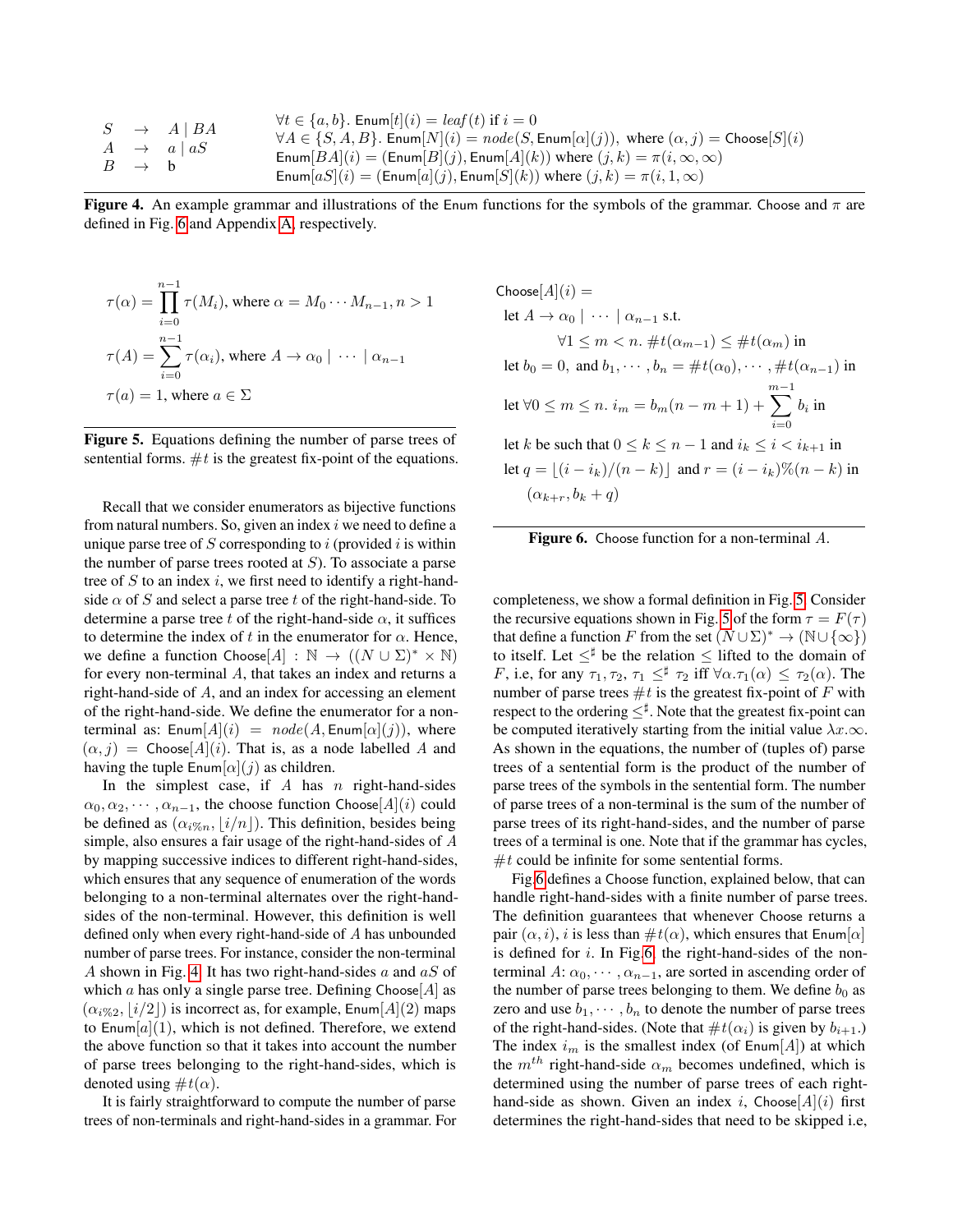whose enumerators are not defined for the index  $i$ , by finding a k such that  $i_k \leq i < i_{k+1}$ . It then chooses a right-handside (namely  $\alpha_i$ ) from the remaining  $n - k$  right-hand-sides whose enumerators are defined for the index  $i$ , and computes the index to enumerate from the chosen right-hand-side.

Most of the computations performed by Fig.  $6 -$  such as computing the number of parse trees of the right-handsides (and hence  $b_0, \dots, b_n$ ) and the indices  $i_0, \dots, i_m$ , and sorting the right-hand-sides of non-terminals by their number of parse trees – need to performed once per grammar. Therefore, for each index  $i$ , the Choose function may only have to scan through the right-hand-sides to determine the value of  $k$ , and perform simple arithmetic operations to compute  $q$  and  $r$ .

Note that the Choose function degenerates to the simple definition  $(\alpha_{i\%n}, \lfloor i/n \rfloor)$  presented earlier when #t is unbounded for every right-hand-side of  $N$ . The function also preserves fairness by mapping successive indices to different right-hand-sides of the non-terminals. For instance, in the case of the non-terminal  $A$  shown in Fig. [4,](#page-3-0) the Choose function maps index 0 to  $(a, 0)$ , index 1 to  $(aS, 0)$ , but index 2 is mapped to  $(aS, 1)$  as a has only one parse tree, i.e,  $\#t(a) = 1.$ 

We now describe the enumerator for a sentential form  $\alpha$ with more than one symbol. Let  $\alpha = M_1 M_2 \cdots M_m$ . The tuples of parse trees belonging to the sentential form is the cartesian product of the parse trees of  $M_1, \cdots, M_m$ . However, eagerly computing the cartesian product is impossible for most realistic grammars because it is either unbounded or untractably large. Nevertheless, we are interested only in accessing a tuple at a given index  $i$ . Hence, it suffices to determine for every symbol  $M_i$ , the parse tree  $t_i$  that is used to construct the tuple at index i. The tree  $t_j$  can be determined if we know its index in  $\text{Enum}[M_i]$ . Therefore, it suffices to define a bijective function  $\pi : \mathbb{N} \to \mathbb{N}^m$  that maps a natural number (the index of  $\text{Enum}[\alpha]$ ) to a point in an mdimensional space of natural numbers. The  $j^{th}$  component of  $\pi(i)$  is the index of Enum $[M_j]$  that corresponds to the  $j^{th}$ parse tree of the tuple. In other words,  $\text{Enum}[M_1 \cdots M_m](i)$ could be defined as  $(\text{Enum}[M_1](i_1), \cdots, \text{Enum}[M_m](i_m)),$ where  $i_j$  is the  $j^{th}$  component of  $\pi(i)$ .

When  $m$  is two, the function  $\pi$  reduces to an *inverse pairing function* that is a bijection from natural numbers to pairs of natural numbers. Our algorithm uses only an inverse pairing function as we normalize the right-hand-sides of the productions in the grammar to have at most two symbols. We use the well known *Cantor's inverse pairing function* [\[26\]](#page-16-5). But, this function assumes that the two dimension space is unbounded in both directions, and hence cannot be employed directly when the number of parse trees generated by the symbols in the sentential form are bounded. We extend the inverse paring functions to two dimensional spaces that are bounded in one or both the directions. The extended functions take three arguments, the index that is to be mapped, and

| Prgm  | $\rightarrow$ import QName ; ClassDef |
|-------|---------------------------------------|
| QName | $\rightarrow$ ID   ID . QName         |
|       | ClassDef $\rightarrow$ class { Body } |

<span id="page-4-0"></span>Figure 7. A grammar snippet illustrating the need to bound the length of the generated words during enumeration.

the sizes of the x and y dimensions (or infinity if they are unbounded). We present a formal definition of the functions in Appendix [A.](#page-16-4)

Using the extended Cantor's inverse pairing function  $\pi$  we define the enumerator for a sentential form with two symbols as:  $\text{Enum}[M_1M_2](i) = (\text{Enum}[M_1](i_1), \text{Enum}[M_2](i_2)),$ where  $(i_1, i_2) = \pi(i, \#t(M_1), \#t(M_2)).$ 

*Termination of Random Access.* Later in section [2.3](#page-5-1) we present a bound on the running time of the algorithm, but now we briefly discuss termination. If A is a recursive nonterminal e.g, if it has a production of the form  $A \to \alpha A \beta$ , the enumerator for  $N$  may recursively invoke itself, either directly or through other enumerators. However, for every index other than 0 and 1, the recursive invocations will always be passed a strictly smaller index. This follows from the definition of the Choose and the inverse pairing functions used by our algorithm. (In the case of the inverse pairing function, if  $\pi(i) = (j, k)$ , j and k are strictly smaller than i for all  $i > 1$ ). For indices 0 and 1 the recursive invocations may happen with the same index. However, this will not result in non-termination if the following properties are ensured: (a) for every non-terminal, the right-hand-side chosen for index 0 is the first production in the shortest derivation starting from the non-terminal and ending at a word. (b) There are no unproductive non-terminals (which are non-terminals that do not generate any word) in the input grammar.

*From Parse Trees to Words.* We obtain enumerators for words using the enumerators for parse trees by mapping the enumerated parse trees to words. However, when the input grammar is ambiguous, the resulting enumerators are no longer bijective mappings from indices to words. The number of indices that map to a word is equal to the number of parse trees of the word.

#### 2.2 Enumerating Fixed Length Words

The enumeration algorithm we have described so far is agnostic to the lengths of the enumerated words. As a consequence, the algorithm may generate undesirably long words, and in fact may also favour the enumeration of long words over shorter ones. Fig. [7](#page-4-0) shows a snippet from the Java grammar that results in this behavior.

In the Fig. [7,](#page-4-0) the productions of the non-terminal Body are not shown for brevity. It generates all syntactically correct bodies allowed for a class in a Java program. Consider the enumeration of the words (or parse trees) belonging to the non-terminal Prgm starting from index 1. A fair enumeration strategy, such as ours, will try to generate almost equal num-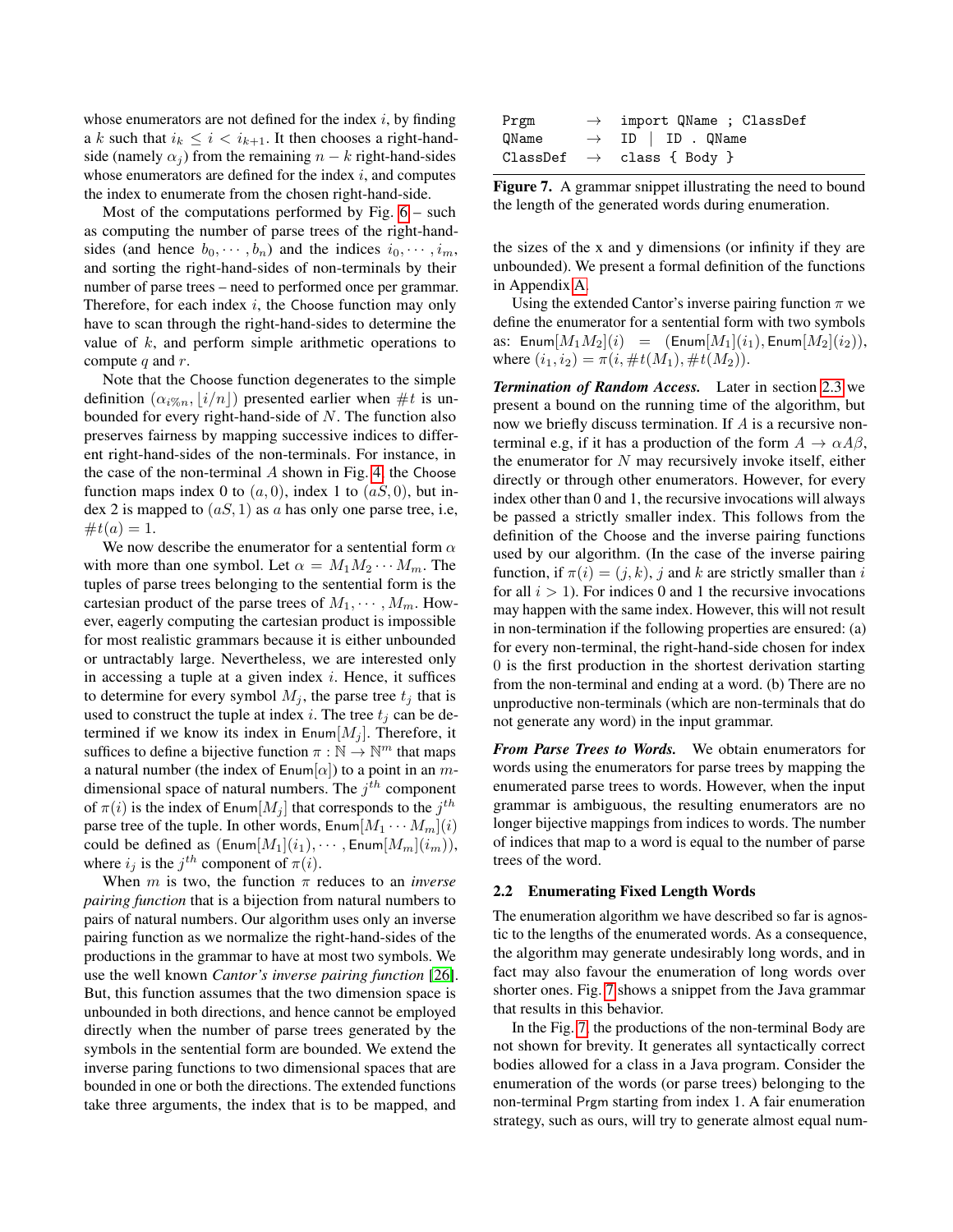|                        |                     | $S_3 \rightarrow B_1S_2 \mid B_2S_1$ |
|------------------------|---------------------|--------------------------------------|
| $S \rightarrow a   BS$ |                     | $S_2 \rightarrow B_1S_1$             |
| $B \rightarrow b$      | $S_1 \rightarrow a$ |                                      |
| (a)                    | $B_1 \rightarrow b$ |                                      |
|                        |                     | (b)                                  |

<span id="page-5-2"></span>Figure 8. (a) An example grammar. (b) the result of restricting the grammar shown in (a) to words of size 3.

$$
\llbracket N \rrbracket_l = \llbracket N \to \alpha_1 \rrbracket_l \cup \cdots \cup \llbracket N \to \alpha_n \rrbracket_l,
$$
\nwhere  $N \to \alpha_1, \mid \cdots \mid \alpha_n$   
\n
$$
\llbracket N \to a \rrbracket_l = \begin{cases} \{N_l \to a\} & \text{if } l = 1 \\ \emptyset & \text{otherwise} \end{cases}
$$
\n
$$
\llbracket N \to AB \rrbracket_l = \bigcup_{i=1}^{l-1} (\{N_l \to A_i B_{l-i}\} \cup \llbracket A \rrbracket_i \cup \llbracket B \rrbracket_{l-i})
$$

<span id="page-5-3"></span>Figure 9. Transforming non-terminals and productions of a grammar to a new set of non-terminals and productions that generate only words of length l.

ber of words from the non-terminals QName and ClassDef. However, the lengths of the words generated for the same index differ significantly between the non-terminals. For instance, the word generated from the non-terminal QName at an index i has length  $i + 1$ . On the other hand, the lengths of the words generated from the non-terminal ClassDef grow slowly relative to their indices, since it has many right-handsides, and each right-hand-side is in turn composed of nonterminals having many alternatives. In essence, the words generated for the non-terminal Prgm will have long import declarations followed by very short class definitions.

Moreover, this also results in reduced coverage of rules since the enumeration heavily reuses productions of QName, but fails to explore many alternatives reachable through ClassDef. We address this issue by extending the enumeration algorithm so that it generates only parse trees of words having a specified length. We accomplish this by transforming the input grammar in such way that it produces only strings that are of the required length, and use the transformed grammar in enumeration. The idea behind the transformation is quite standard. For instance, previous works [\[14\]](#page-15-4), [\[19\]](#page-15-5) on theoretical algorithms for random sampling of unambiguous grammars also resort to a similar approach. However, what is unique to our algorithm is using the transformation to construct bijective enumerators while guaranteeing random access property for all words of the specified length.

Fig. [8](#page-5-2) illustrates this transformation on an example, which is explained in detail below. For explanatory purposes, assume that the input grammar is in *Chomsky's Normal Form* (CNF) [\[16\]](#page-15-6) which ensures that every right-hand-side of the grammar is either a terminal or has two non-terminals.

Fig. [9](#page-5-3) formally defines the transformation. For every nonterminal  $N$  of the input grammar, the transformation creates a non-terminal  $N_l$  that generates only those words of N that have a length l. The productions of  $N_l$  are obtained by transforming the productions of N. For every production of the form  $N \to a$ , where a is a terminal, the transformation creates a production  $N_l \rightarrow a$  if  $l = 1$ . For every production of the form  $N \to AB$  that has two non-terminals on the right-hand-side, the transformation considers every possible way in which a word of size  $l$  can be split between the two non-terminals, and creates a production of the form  $N_l \rightarrow A_i B_{l-i}$  for each possible split  $(i, l-i)$ . Additionally, the transformation recursively produces rules for the nonterminals  $A_i$  and  $B_{l-i}$ . The transformed grammar may have unproductive non-terminals and rules that do not generate any word (like the non-terminal  $B_2$  and rule  $S_3 \rightarrow B_2S_1$  of Fig. [9\(](#page-5-3)b)), and hence may have to be simplified. Observe that the transformer grammar is acyclic and generates only a finite number of parse trees.

This transformation increases the sizes of the right-handsides by a factor of l, in the worst case. For efficiency reasons, we construct the productions of the transformed grammar on demand, when it is required during the enumeration of a parse tree. Therefore, the functions Enum and Choose take the length of the word to be enumerated as an additional parameter.

*Sampling Parse Trees and Words.* Having constructed enumerators with the above characteristics, it is straightforward to sample parse trees and words of a non-terminal  $N$  having a given length l. We sample numbers in the interval  $[0, \#t(N)-1]$  uniformly at random, and lookup the parse tree or word at the sampled index using the enumerators. Since we have a bijection from numbers in the range  $[0, \#t(N) - 1]$  to parse trees of N, this approach guarantees a uniform random sampling of parse trees. However, sampling of words is guaranteed to be uniform only if the grammar is unambiguous. In general, the probability of choosing a word  $w$  of length  $l$  in a sample of size s is equal to  $\frac{t \times s}{\# t(N)}$ , where t is the number of parse trees of the word w.

#### <span id="page-5-1"></span>2.3 Running Time of Random Access

<span id="page-5-0"></span>We derive an upper bound on the time taken by the random access operation by bounding the number of recursive invocations of Enum, and the time spent between two successive invocations of Enum. The number of recursive invocations performed by Enum for generating a word of length  $l$  is equal to the number of nodes and edges in the parse tree of the word, which is  $O(l)$  for a grammar in CNF [\[16\]](#page-15-6). The time spent between two successive invocations of Enum is dominated by the Choose operation, whose running time is bounded by  $O(r \cdot l \cdot |i|^2)$  since it performs a linear scan over the righthand-sides of a non-terminal performing basic arithmetic operations over the given index  $i$ . Therefore, we have the following theorem.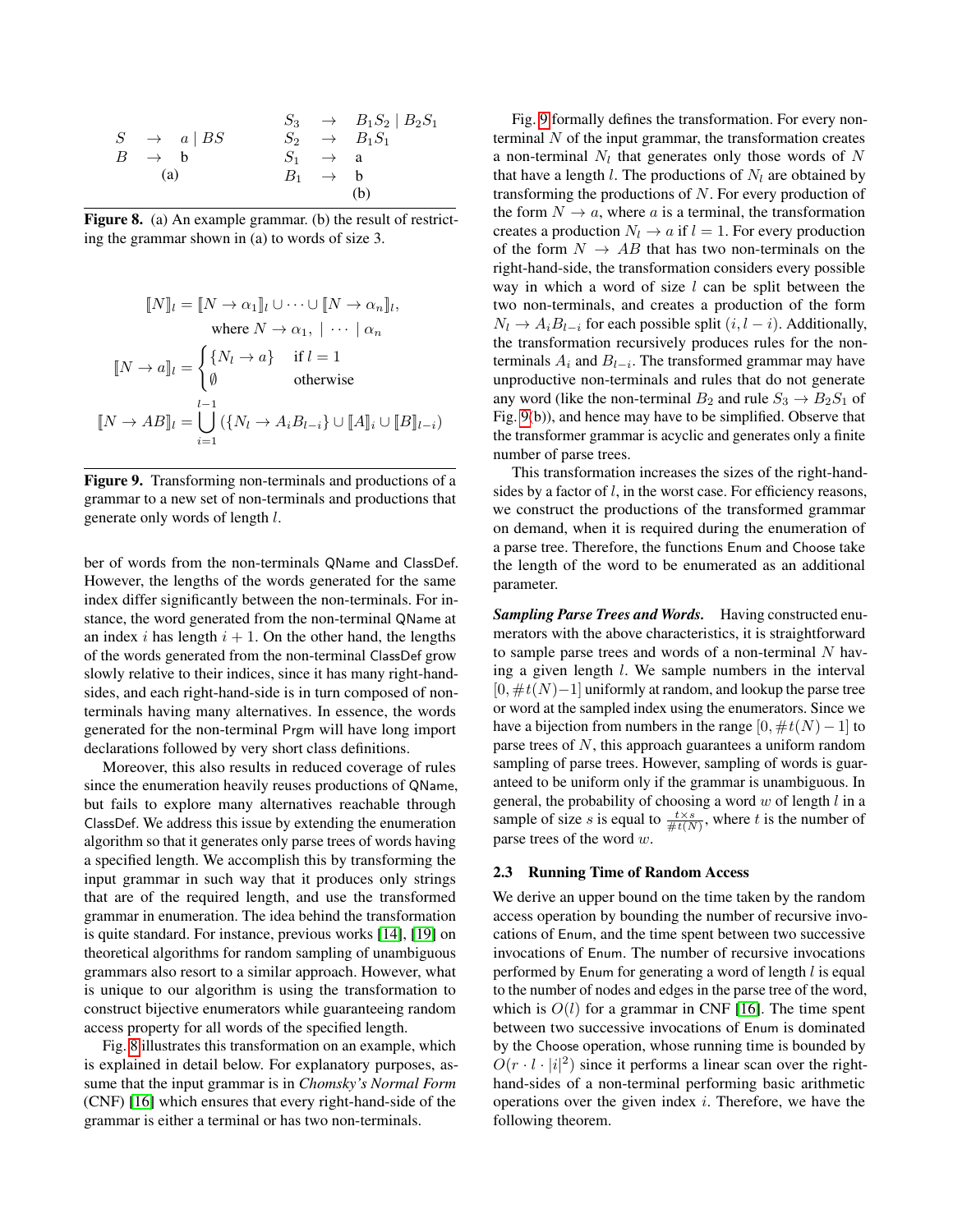Theorem 1. *Let* G *be a grammar in Chomsky's Normal Form. Let* r *denote the largest number of right-hand-sides of a non-terminal. Let* i *be an index, and* l *the length of the word to be generated. For any non-terminal* A *belonging to the grammar, the time taken by* Enum[A](i, l) *is upper bounded* by  $O(r \cdot |i|^2 \cdot l^2)$ , provided the number of parse trees generated *by each non-terminal and right-hand-side is precomputed.*

Notice that the time taken for random access is polynomial in the size of the input grammar, the number of bits in the index i (which is  $O(\log i)$ ), and the size of the generated word l. We now briefly discuss the complexity of computing the number of parse trees  $(\#t)$ . For a grammar in CNF, the number of parse trees that generate a word of length  $l$  is  $O(r^{2^l})$  in the worst case. (For unambiguous grammars, it is  $O(c^l)$ , where c is the number of terminals.) Thus, computing the number of parse trees could, in principle, be expensive. However, in practice, the number of parse trees, in spite of being large, is efficiently computable.

Prior theoretical works on uniform random sampling (such as [\[19\]](#page-15-5)) for context-free grammars assume that the input grammar is a constant, and that the arithmetic operations take constant time. (Our approach matches the best known running time  $O(l \log l)$  under these assumptions). But, this assumption is quite restrictive in the real-world. For example, the Java 7 grammar has 430 non-terminals and 2447 rules when normalized to CNF, and the number of parse trees increases rapidly with the length of the generated word. In fact, for length 50, it is a 84 digit number (in base 10). Using numbers as big as these in computation introduces significant overhead which cannot be discounted. Our enumerators offer quite some flexibility in sampling by supporting random access. For example, we can sample only from a restricted range instead of using the entire space of parse trees. Since we ensure a fair usage of rules while mapping rules to indices, restricting the sizes of indices still provides a good coverage of rules. In fact, our implementation exposes a parameter for limiting the size of indices, which we found useful in practice.

# <span id="page-6-0"></span>3. Counter-Example Detection

We apply the enumerators described in previous sections to find counter-examples for equivalence of two context-free grammars. We sample words (of length within a predefined range) from one grammar and check if they are accepted by the other and vice versa. Bounding the length of words greatly aids in reducing the parsing overhead especially while using generic parsers.

In section [5,](#page-10-0) we present detailed results about the efficiency and accuracy of counter-example detection. The results show that the implementation is able to enumerate and parse millions of words within a few minutes on large realworld grammars. In the sequel, we present an overview of the parsers used by the tool.

*Parsing.* We use a suite of parsers consisting of CYK parser [\[16\]](#page-15-6), Antlr v4 parser [\[1\]](#page-15-0) (in compiler and interpreter modes), and LL(1) [\[3\]](#page-15-7) parser, and employ them selectively depending on the context. For instance, for testing large programming language grammars for equivalence, we compile the grammars to parsers (at runtime) using Antlr v4, which uses adaptive LL(\*) parsing algorithm [\[25\]](#page-16-2), and use the parsers to check if the generated words are accepted by the grammar. The CYK parsing algorithm we implement in our tool, is a top-down, non-recursive algorithm that memoizes the parsing information computed for the substrings of the word being parsed (using a trie data structure), and reuses the information on encountering the same substring again, during a parse of the same or another word. Though the top-down evaluation introduces some overheads compared to the conventional dynamic programming approach, it improves the performance of the CYK parser by orders of magnitude when used in batch mode to parse a collection of words using the same grammar.

We mostly rely on the optimized CYK parser for checking the correctness of students' solutions. We find that quite often the solutions provided by students are convoluted, and are tricky to parse using specialized parsers. For instance, for a grammar with productions  $S \rightarrow a \mid B$  and  $B \rightarrow$  $aaBb \mid aB \mid \epsilon$ , the performance of the Antlr v4 parser degenerates severely with the length of word that is parsed.

## <span id="page-6-1"></span>4. Proving Equivalence

Our approach for proving equivalence is based on the algorithms proposed by Korenjak and Hopcroft [\[15\]](#page-15-2), and extended by Olshansky and Pnueli [\[24\]](#page-16-3) and Harrison et al. [\[12\]](#page-15-3). This family of algorithms is attractive because it works directly on context-free grammars without requiring conversions to other representation like push-down automata. Moreover, they come with strong completeness guarantees. Korenjak and Hopcroft [\[15\]](#page-15-2) introduce a decision procedure for checking equivalence of *simple deterministic grammars*, which are LL(1) grammars in Griebach Normal Form (GNF). Olshansky and Pnueli [\[24\]](#page-16-3) extend this algorithm to LL(k) grammars in GNF, while Harrison et al. [\[12\]](#page-15-3) extend the algorithm in another direction, namely to decide equivalence of deterministic GNF grammars one of which is LL(1). (A grammar is in GNF iff the right-hand-side of every production starts with a terminal. A subtle point to note is that an  $LL(k)$  grammar with epsilon productions may become LL(k+1) when expressed in GNF [\[28\]](#page-16-6).)

Our approach extends the work of Olshansky and Pnueli [\[24\]](#page-16-3) by incorporating several aspects of the algorithm of Harrison et al. [\[12\]](#page-15-3). The resulting algorithm is applicable to arbitrary context-free grammars, but at the same time is complete for LL grammars. (Our implementation is complete only for LL(2) grammars since we limit the lookahead for efficiency reasons.) Furthermore, we perform several extensions to the algorithm that improves its precision and also performance in practice. In particular, we extend the approach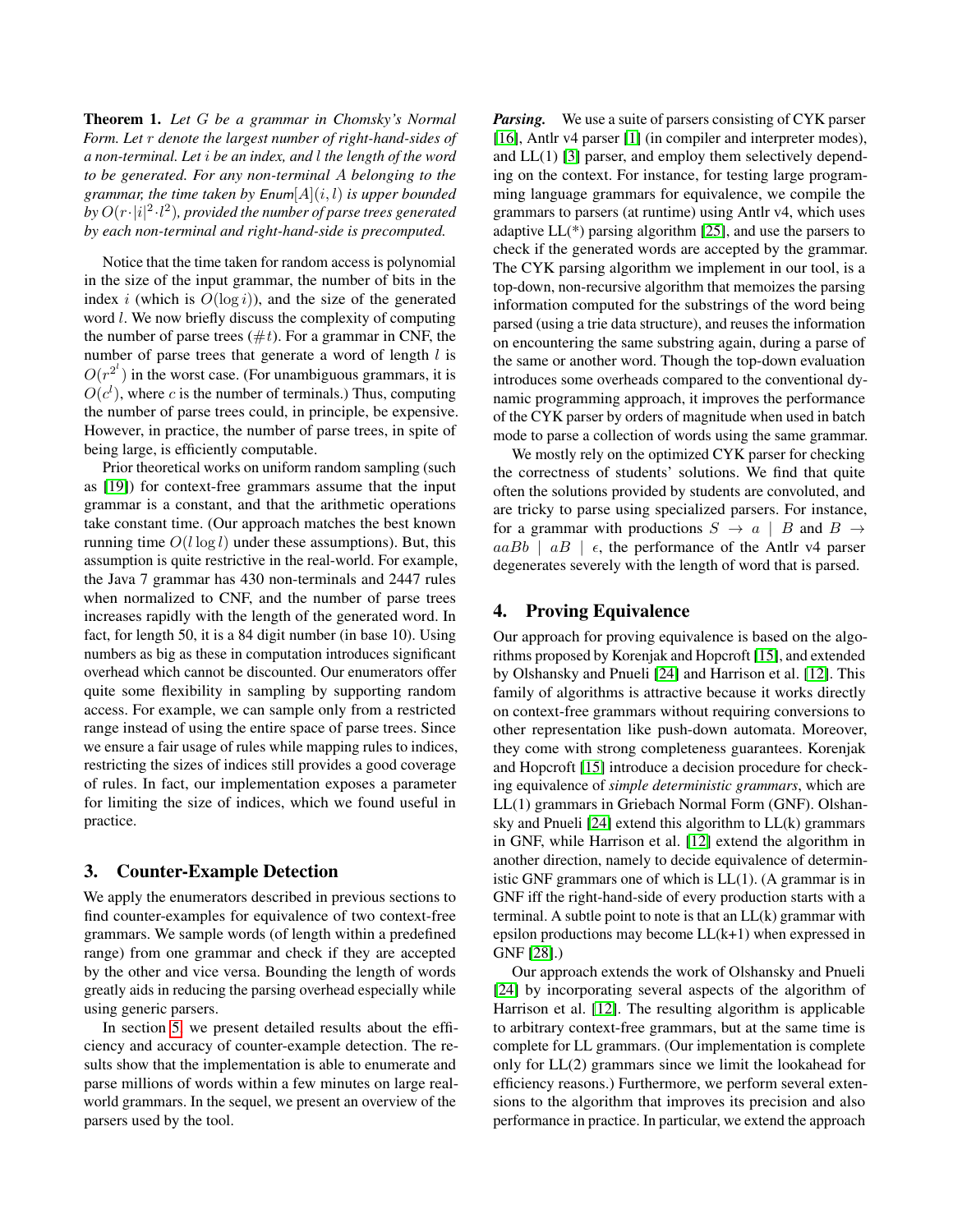|  | (a) $\begin{array}{rcl} S & \rightarrow & aT \\ T & \rightarrow & aTb \mid b \end{array}$ |  | (b) $\begin{array}{ccc} P & \to & aR \\ R & \to & abb \mid aRb \mid b \end{array}$ |
|--|-------------------------------------------------------------------------------------------|--|------------------------------------------------------------------------------------|

<span id="page-7-0"></span>Figure 10. GNF grammars for the language  $a^n b^n$ .

to handle inclusion relations, which provides an alternative way of establishing equivalence when the equivalence query is not directly provable. We also introduce transformations that use concrete examples to dynamically refine the queries during the course of the algorithm. Our experiments show that the algorithm succeeds in 82% of the cases that passed all test cases, even on queries involving ambiguous grammars (see section [5\)](#page-10-0).

*Algorithm.* We use the grammars shown in Fig. [10](#page-7-0) for the language  $a^n b^n$  as a running example. Observe that the grammar shown on the right is ambiguous – it has two parse trees for aabb. We formalize the verification algorithm as a proof system that uses the inference rules shown in Fig. [11.](#page-8-0) We later discuss an extension to the algorithm that augments the rules with a fixed *lookahead* distance k. Fig. [12](#page-8-1) illustrates the algorithm on our running example.

In the sequel, we make the following assumptions: (a) the input grammars have the same set of terminals, (b) the grammars do not have any epsilon productions, and (c) the non-terminals belonging to grammars are unique. In our implementation, if an input grammar has epsilon productions, we remove them using the standard transformations [\[16\]](#page-15-6). However, in the case of  $LL(1)$  grammars we use the specialized, but expensive algorithm introduced by Rosenkrantz and Stearns [\[28\]](#page-16-6) that preserves the LL property. This ensures that the algorithm is complete for arbitrary LL(1) grammars including those not in GNF.

*Derivatives.* We express our algorithm using the notion of a *derivative* of a sentential form which is defined as follows. A derivative  $d : \Sigma^* \times (N \cup \Sigma)^* \to 2^{(N \cup \Sigma)^*}$  is a function that given a (non-empty) word w and a sentential form  $\alpha$ , computes the sentential forms  $\beta$  that remain immediately after deriving w from  $\alpha$ . We define derivatives using left most derivations.

$$
d(w, \alpha) = \begin{cases} \{\beta\} & \text{if } \alpha = w\beta\\ \{\beta \mid \exists x \in \Sigma^*, A \in N, \gamma \in (N \cup \Sigma)^*\\ \alpha \Rightarrow^* xA\gamma \Rightarrow w\beta \wedge |x| < |w|\} & \text{otherwise} \end{cases}
$$

For example, given the grammar with rules  $A \rightarrow a$  and  $B \to bB \mid b, d(aab, AaB) = {\epsilon, B}$ , and  $d(b, AaB) = \emptyset$ . We refer to  $d(w, \alpha)$  as a derivative of  $\alpha$  with respect to w. Though derivatives are defined for any grammar, they are more efficiently computable when a grammar is normalized to GNF. For a grammar in GNF every production of the grammar starts with a terminal. Hence, a word  $w$  that is derivable from a sentential form  $\alpha$  would be derivable in at most  $|w|$  steps,

We lift the derivative operation to a set of sentential forms as:  $\hat{d}(w, \alpha) = \bigcup_{\alpha \in \alpha} d(w, \alpha)$ .

*Inference Rules.* We consider two types of relations between sets of sentential forms: equivalence  $(\equiv)$  and inclusion ( $\subseteq$ ). A relation  $\alpha \equiv \beta$  (or  $\alpha \subseteq \beta$ ) holds if the set of words generated by the sentential forms in  $\alpha$  i.e,  $\bigcup_{\alpha \in \alpha} L(\alpha)$  is equal to (or included in) the set of words generated by the sentential forms in  $\beta$  i.e,  $\bigcup_{\beta \in \beta} L(\beta)$ . Though we are only interested in proving equivalence of sentential forms, our algorithm sometimes uses inclusion relations in the intermediate steps to establish equivalence. As a consequence, the approach can also be used to prove inclusion of grammars. However, the rules do not guarantee completeness for inclusion queries. The rules shown Fig. [11](#page-8-0) use judgements of the form  $C \vdash \alpha \subseteq \beta$ , where C is a set of relations that can be assumed to hold when deciding the truth of  $\alpha \subseteq \beta$ . Every inference rule shown Fig. [11](#page-8-0) provides a set of judgements, given by the antecedents, which, when established, guarantees that the consequent holds. In other words, the antecedents provide a sufficient condition for the consequent. (Sometimes they are also necessary conditions.)

Consider the illustration shown in Fig. [12.](#page-8-1) Our goal is to establish that the start symbols of the two grammars are equivalent under an empty context, i.e,  $\emptyset \vdash [S \equiv P]$ . We prove this by finding a derivation for the judgement using the inference rules. In Fig. [12,](#page-8-1) the relations that are added to the context are marked with †. At any step in the derivation, we can assume that every relation that is marked in the preceding steps leading to the current step hold.

BRANCH Rule. Initially, we apply the BRANCH rule to  $[S \equiv P]$ . The rule asserts that a relation  $\alpha$  op  $\beta$  (where op denotes  $\subseteq$  or  $\equiv$ ) holds in a context C if for every alphabet a, the derivatives of  $\alpha$  and  $\beta$  with respect to a are related under the same operation. The correctness of this part is obvious: if two sentential forms are equivalent, the sentential forms that remain after deriving the first character ought to be equivalent. Additionally, the BRANCH rule allows the relation  $\alpha$  op  $\beta$ to be considered as valid when proving the antecedents. This is because the BRANCH rule also incorporates inductive reasoning. To prove  $\alpha$  op  $\beta$ , the rule hypothesises that the relation holds for all words with length smaller than  $k$ , and attempts to establish that the relation holds for words of length k. It suffices for the antecedents to hold for all words of length less than  $k$  since we peel off the first character from the words generated by  $\alpha$  and  $\beta$  by computing the derivative. Therefore, during the proof of the antecedents if the relation  $\alpha$  op  $\beta$  is encountered again then we know that it needs to hold only for words of length less than  $k$ , which holds by hypothesis.

An equivalent contrapositive argument is that, if the relation  $\alpha$  op  $\beta$  has a counter-example then the antecedents will have a strictly smaller counter-example. However, when  $\alpha$  op  $\beta$  is encountered during the proof of the antecedents it need not be explored any further because it would not lead to the smallest counter-example. Harrison et al. [\[12\]](#page-15-3) refer to this property, wherein the counter-examples of the newly created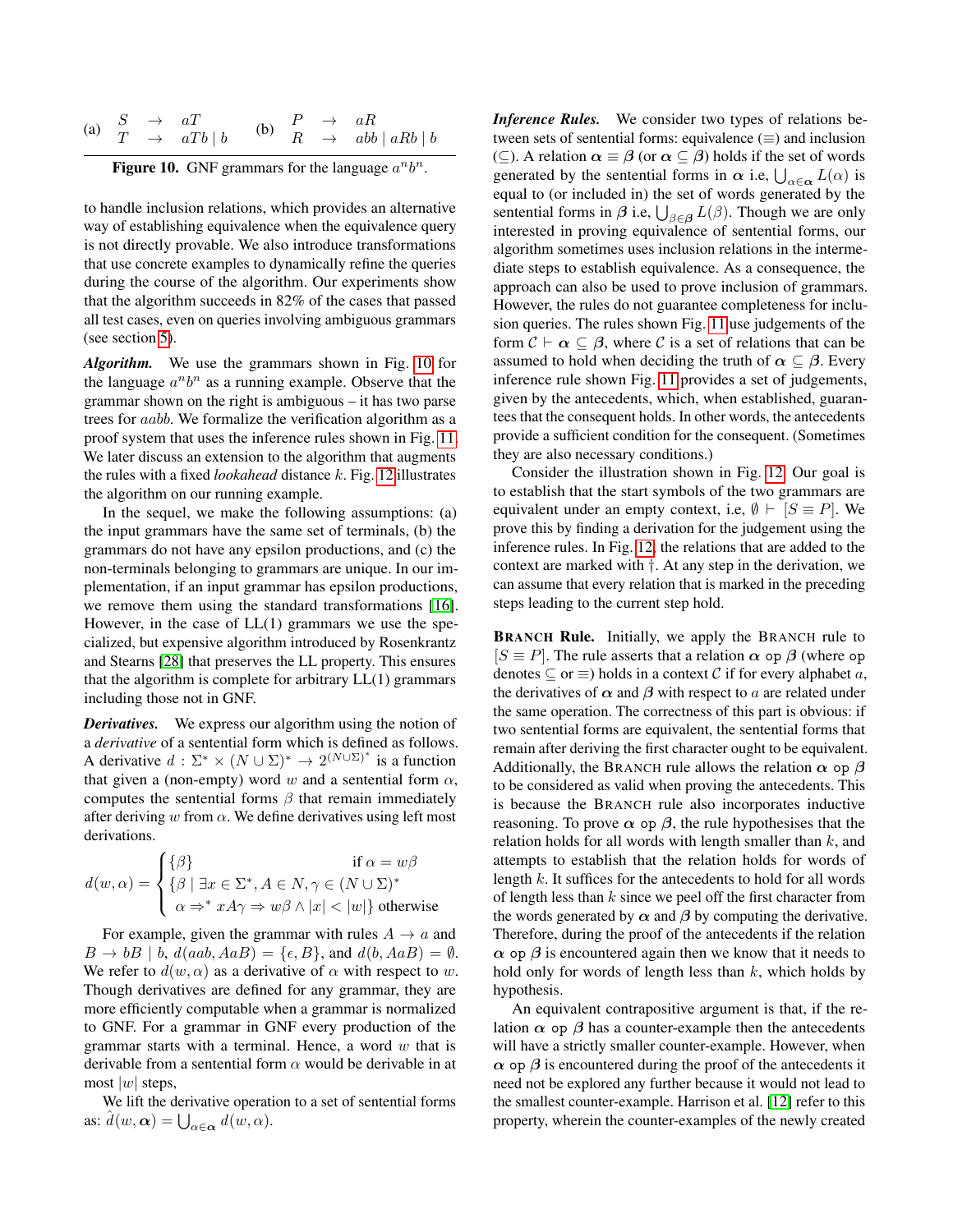**BRANCH**

\n
$$
\frac{\forall a \in \Sigma. C \cup \{\alpha \text{ op } \beta\} \vdash \hat{d}(a, \alpha) \text{ op } \hat{d}(a, \beta)}{C \vdash \alpha \text{ op } \beta}
$$

\n
$$
\frac{\forall c \in \alpha \in \beta \quad C \vdash \alpha \subseteq \beta \quad C \vdash \beta \subseteq \alpha}{C \vdash \alpha \equiv \beta}
$$

\n
$$
\frac{\forall 1 \leq i \leq m. C \vdash \{\alpha_i\} \subseteq \beta}{C \vdash \bigcup_{i=1}^{m} \alpha_i \subseteq \beta}
$$

\n**SPLIT**

\n
$$
x \in ||A|| \quad |\gamma| > 1 \quad \Psi = \bigcup_{i=1}^{m} \psi_i \beta_i \quad \hat{d}(x, \Psi) = \bigcup_{i=1}^{m} \rho_i \beta_i \quad \forall 0 \leq i \leq m. |\beta_i| > 0
$$

\n**INDUCT**

\n
$$
\frac{rel \in C}{C \vdash \alpha \text{ op } \beta}
$$

\n
$$
\frac{C' = C \cup \{\{\Delta \gamma\} \text{ op } \Psi\} \quad C' \vdash \{\gamma\} \text{ op } \hat{d}(x, \Psi) \quad \forall 0 \leq i \leq m. C' \vdash \{\Delta \rho_i\} \text{ op } \{\psi_i\}}{C \vdash \{\Delta \gamma\} \text{ op } \Psi}
$$

\n**TESTcases**

\n
$$
S \subset \beta
$$

\n
$$
\frac{\text{SISTCASES}}{S \subset \beta}
$$

\n
$$
\frac{\beta \in S}{C \vdash \{\alpha\} \subseteq \beta}
$$

\n
$$
\frac{\text{ENTY1}}{C \vdash \{\alpha\} \subseteq \beta}
$$

\n
$$
\frac{\text{ENTY2}}{C \vdash (\alpha \cup \{\epsilon\}) \text{ op } (\beta \cup \{\epsilon\})}
$$

\n
$$
\frac{\text{ESTCASES}}{C \vdash (\alpha \cup \{\epsilon\}) \text{ op } (\beta \cup \{\epsilon\})}
$$

<span id="page-8-0"></span>**Figure 11.** Basic inference rules of the verification algorithm. In the figure, op  $\in \{\equiv, \subseteq\}$ ,  $||A||$  is the set of shortest words derivable from A, and  $rel_1 \Rightarrow rel_2$  is a syntactic implication check that holds if  $rel_1$  is stronger than  $rel_2$ .

 ${}^{1}[S \equiv P]^\dagger \xrightarrow{\text{BRANCH}} {}^{2}[T \equiv R]^\dagger \xrightarrow{\text{BRANCH}} {}^{3}[Tb \equiv Rb \cup bb] \wedge {}^{4}[b \equiv b]$  ${}^{4}[b \equiv b] \xrightarrow{\text{BRANCH}} {}^{5}[\epsilon \equiv \epsilon] \xrightarrow{\text{EPSILON}} [\emptyset \equiv \emptyset] \xrightarrow{\text{EMPTY}} \text{proved}$  ${}^{3}[Tb \equiv Rb \cup bb] \xrightarrow{\text{INCLUSION}} {}^{6}[Tb \subseteq Rb \cup bb] \wedge {}^{7}[Rb \cup bb \subseteq Tb]$  ${}^{6}[Tb \subseteq Rb \cup bb] \xrightarrow{\text{TESTCASES}} {}^{8}[Tb \subseteq Rb]^{\dagger} \xrightarrow{\text{SPLIT}} {}^{9}[b \subseteq b] \wedge {}^{10}[T \subseteq R] \xrightarrow{\text{INDUCT}} {}^{11}[b \subseteq b] \xrightarrow{*} \text{proved}$  $\overline{T}[Rb \cup bb \subseteq Tb] \xrightarrow{\text{DIST}} 12[Rb \subseteq Tb] \wedge 13[bb \subseteq Tb]$  $13[bb \subseteq Tb]$ <sup>†</sup>  $\xrightarrow{\text{BRANCH}} 14[b \subseteq b] \wedge 15[\emptyset \subseteq Tbb] \xrightarrow{*}$  proved  $12[Rb \subseteq Tb]^{\dagger} \xrightarrow{\text{SPLIT}} 16[b \subseteq b] \wedge 17[R \subseteq T] \xrightarrow{\text{INDUCT}} 18[b \subseteq b] \xrightarrow{*} \text{proved}$ 

<span id="page-8-1"></span>Figure 12. Illustration of application of the rules on the running example. A star (\*) denotes application of one or more rules. Curly braces around singleton sets are omitted.

relations (antecedents) are strictly smaller than the counterexamples of the input relation (consequent) when they exist, as *monotonicity*. In our system, the only other monotonic rule is SPLIT.

Applying the BRANCH rule to  $[S \equiv P]$  produces the relation  $[T \equiv R]$  for the terminal a since T and R are derivatives of  $S$  and  $P$  w.r.t  $a$ , and produces the empty relation  $[\emptyset = \emptyset]$  for terminal b. The empty relation trivially holds, as asserted by rule *Empty*, and hence is not shown.

*Equivalence to Inclusion.* The INCLUSION rule reduces equivalence relations to pairs of inclusion relations, (e.g. see relation 3 in Fig. [12\)](#page-8-1). The DIST rule simplifies the inclusion relations by distributing the inclusion operation over the left-hand-sides, as illustrated on the relation 7. These rules ensure that every relation generated during the algorithm is normalized to the form  $\{\alpha\} \equiv \{\beta\}$ , or  $\{\alpha\} \subseteq \beta$ .

The TESTCASES rule applies to a relation of the form  $\{\alpha\} \subseteq \beta$ . It samples a predefined set of words from  $\alpha$  and searches for a strict subset of  $\beta$  that accepts all the samples. On finding such a subset  $S$ , it construct a stronger relation  $\{\alpha\} \subseteq S$  that implies the input relation. For instance, the rule reduces the relation 6:  $[Tb \subseteq Rb \cup bb]$  to  $[Tb \subseteq Rb]$  using a set of examples. This rule uses an enumerator to sample words from sentential forms and a parser to check if the sample words are accepted by the sentential forms. In our implementation, we use a CYK parser extended for parsing sentential forms to check if the sample words are accepted by the sentential forms.

The TESTCASES rule, despite being incomplete, is useful in practice. It makes the tool converge faster, and also helps in proving more queries by making other rules applicable. For instance, removing smaller sentential forms from a union may make the SPLIT rule (described shortly) applicable. (Fig. [18](#page-13-1) of section [5](#page-10-0) sheds light on the usefulness of the TESTCASES rule in practice.)

INDUCT Rule. The INDUCT rule asserts that all relations implied by the context hold. The implication check only uses syntactic equality of the sentential forms. In particular, for equality relations  $\alpha \equiv \beta$ , we check if the context contains the same relation or  $\beta \equiv \alpha$ . For inclusion relations of the form  $\alpha \subseteq \beta$ , we check if the context contains an equivalence relation between  $\alpha$  and  $\beta$  or an inclusion relation of the form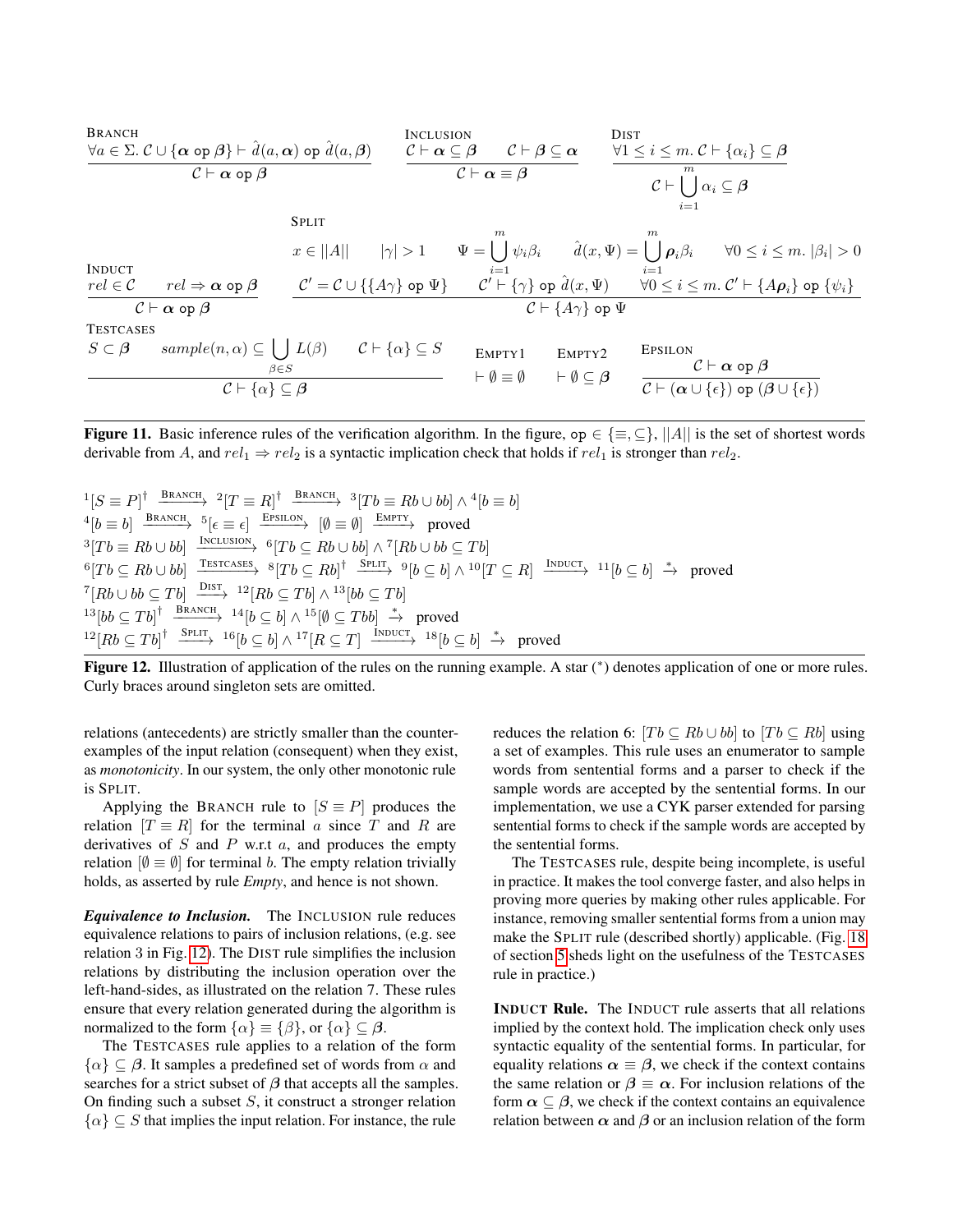$\alpha \subseteq S$ , where S has fewer sentential forms than  $\beta$ . For instance, in the derivation shown in Fig. [12,](#page-8-1) the relations 10 and 17 are implied by the relation 2:  $[T \equiv R]$ , added to the context in step 2 during the application of BRANCH rule, and hence are considered valid.

SPLIT Rule. The main purpose of the SPLIT Rule is to prevent the sentential forms in the relations from becoming excessively long. The key idea behind the rule is to *split* the sentential forms that are compared (say  $[A\gamma \equiv \beta \delta]$ ) into smaller chunks that are piece-wise equivalent e.g. as  $[A \rho \equiv \beta]$ , and  $[\gamma \equiv \rho \delta]$  (where  $\rho$  is a sentential form derived from  $\beta$ ), while preserving completeness under some restrictions. It identifies the point to split by deriving a shortest word of A from the other side of the relation.

We apply this rule only to a relation whose left-handside is a singleton (since all relations will be reduced to this form). Let  $r_1$  be the relation  $\{A\gamma\}$  op  $\Psi$  (with non-empty  $\gamma$ ). Let  $x$  be one of the shortest words derived from  $A$ , denoted  $||A||$ . The SPLIT rule requires that every sentential form in  $Ψ$  can be split into  $ψ<sub>i</sub>β<sub>i</sub>$  such that  $ψ<sub>i</sub>$  can derive x, and  $β<sub>i</sub>$ is non-empty. (However, this requirement can be relaxed as described shortly.) This implies that the derivative of  $\Psi$  w.r.t the word x will preserve the suffix  $\beta_i$ . That is,  $\hat{d}(x, \Psi)$  will be of the form  $\bigcup_i \rho_i \beta_i$ , where  $\rho_i$  is a union of sentential forms corresponding to the derivative of  $\psi_i$ .

Under the above conditions, the rule asserts that if  $\gamma$  op  $\tilde{d}(x, \Psi)$ , and, for all i,  $A\rho_i$  op  $\psi_i$  holds, then so does  $r_1$ . Furthermore, the rule allows assuming  $r_1$  while proving the antecedents. The requirement that all  $\beta_i$ s are non-empty ensures the monotonicity of the rule. (Note that  $\beta_i$ s cannot derive the empty string as there are no epsilon productions.) If it is not possible to split  $\Psi$  in a way that all  $\beta_i$ s are nonempty, the rule is still applicable but  $r_1$  cannot be added to the context, since the rule may not be monotonic.

The soundness of this assertion is relatively easy to establish. For all *i*,  $A\rho_i$  op  $\psi_i$  implies  $A\rho_i\beta_i$  op  $\psi_i\beta_i$ (since we are concatenating the left- and the right-handsides with the same sentential form). This entails that  $\bigcup_i A \rho_i \beta_i$  op  $\bigcup_i \psi_i \beta_i$ . We are also given that  $\gamma$  and  $\bigcup_i \rho_i \beta_i$ (which is  $\hat{d}(x, \Psi)$ ) are related by op, where op  $\in \{\equiv, \subseteq\}$ . Substituting  $\bigcup_i \rho_i \beta_i$  with  $\gamma$  yields  $A\gamma$  op  $\bigcup_i \psi_i \beta_i$ , which is the relation  $r_1$ . Hence, the antecedents imply the consequent. However, the converse does not necessarily hold. It holds (for equivalence) when the grammars satisfy the *suffix property*:  $\alpha\beta \equiv \gamma\beta \Rightarrow \alpha \equiv \gamma$ , and are *strict* deterministic [\[12\]](#page-15-3) (which includes LL(1) grammars).

In the illustration shown in Fig. [12,](#page-8-1) the split rule is applied on relations 8 and 12. Consider the relation 8:  $[Tb \subseteq Rb]$ . The shortest word derivable from  $T$  is  $b$  (see Fig. [14\)](#page-10-1). Since,  $d(b, Rb) = b$ , we can deduce that  $\psi_1$  is R,  $\beta_1$  is b, and  $\rho_1 = {\epsilon}$  (which are the sentential forms that remain after deriving  $b$  from  $R$ ). The new relations created by the SPLIT rule are  $\gamma$  op  $d(b, Rb)$ , and  $A\rho_1$  op  $\psi_1$ , which correspond to  $[b \subseteq b]$  and  $[T \subseteq R]$ . Note that without the application of the

SPLIT rule, the relation  $[Tb \subseteq Rb]$  will gradually grow with the application of BRANCH rule and lead to non-termination.

*Application Strategy and Termination Checks.* In order to preserve termination and completeness of the algorithm for LL grammars, we adopt a specific strategy for applying the rules. We use the INCLUSION rule to convert an equivalence relation to inclusion relations only when at least one of the operands of the relation has size greater than one. Such cases will not arise if both the grammars are  $LL(1)$  (or  $LL(k)$  when the rules are augmented with a lookahead distance of  $k$ ). We prevent the sentential forms from growing beyond a threshold by applying SPLIT rule whenever the threshold is reached. We prioritize the application of rules EMPTY, INDUCT, and TESTCASES that simplify the relations over the BRANCH rule. Note that TESTCASES rule, which is incomplete, will not apply to LL(1) grammars since inclusion relations will not be created during its proof exploration.

We use a set of filters to identify relations that are false and to terminate the algorithm. An important filter is the Length filter, which checks for every equivalence query  $\{\alpha\} \equiv \{\beta\},\$ whether the length of the left sentential form  $\alpha$  is larger than the length of the shortest word that can be generated by  $\beta$ , and vice versa. If this check fails, one of the sentential forms cannot generate the shortest word of the other and the relation does not hold. (Recall that the input grammar do not have epsilon productions.) We also enumerate words from the sentential forms contained in the relations to detect counterexamples that violate the relation. This helps in quickly aborting the search and reporting a failure, especially for inclusion relations.

The algorithm described above reduces to the algorithm of Korenjak and Hopcroft [\[15\]](#page-15-2) for LL(1) grammars that are in GNF. Hence, our algorithm is a decision procedure for LL(1) grammars in GNF. Our algorithm may not terminate for grammars outside this class, since the sentential forms in an inclusion relation can grow arbitrarily long. In our implementation, we abort the algorithm and return failure if the algorithm exhausts the memory resources or exceeds a parametrizable time limit (fixed as 10s in our experiments).

#### 4.1 Incorporating Lookahead

In general, the SPLIT rule described above is incomplete. Recall that given a relation  $[A\gamma \equiv \psi]$ , the rule computes a word x of shortest length derivable from A, and equates  $\gamma$ with the derivative of  $\psi$  with respect to x. This is because, since  $A\gamma \Rightarrow^* x\gamma$ , the rule optimistically hypothesises that  $\gamma$  and  $d(x, \psi)$  are equivalent. However, if there are other derivations of the form  $A\gamma \Rightarrow^* x\beta$  where  $\beta \neq \gamma$ , equating  $\gamma$ alone with  $d(x, \psi)$  could be incomplete. In the case of LL(1) grammars there is at most one derivation for a sentential form starting with a prefix  $x$  from a non-terminal  $A$  (if  $x$  is non-empty), which entails completeness of the SPLIT rule. Interestingly, this property also holds for  $LL(k)$  grammars provided we know the string w of length at least  $k - 1$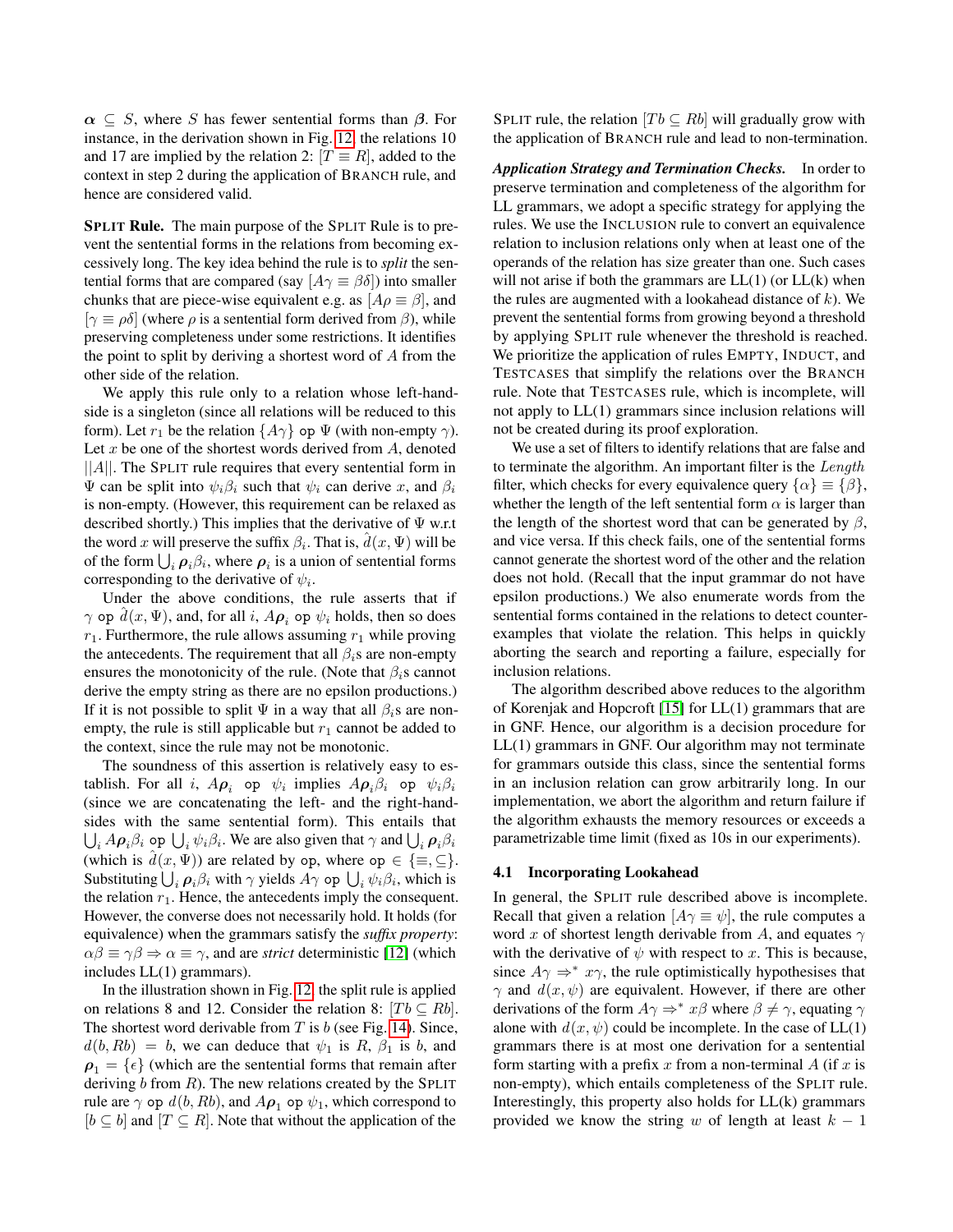that would follow  $x$ . In the sequel, we briefly describe the extensions we perform to the proof rules shown in Fig. [11](#page-8-0) to exploit this property. Our extensions are based on the algorithm of Olshansky and Pnueli [\[24\]](#page-16-3). In essence, the extensions statically enumerate all strings of length smaller than  $k$ , referred to as lookahead strings, and use them to create fine-grained relations between sentential forms.

We perform two major extensions to the relations and sentential forms: (a) We qualify every relation with a (possibly empty) word  $x$ , which restricts the relations to only words having x as a prefix. For instance,  $\alpha \equiv_x \beta$  holds iff  $\alpha$  and  $\beta$ generate the same set of words having the prefix  $x$ . (b) We introduce two special types of sentential forms: *prefix restricted sentential forms* (PRS), and *grouped variables*. A PRS is of the form  $\llbracket x, \alpha \rrbracket$  where x is a word and  $\alpha$  is a sentential form. It allows only those derivations of  $\alpha$  that will lead to a word having  $x$  as the prefix. A grouped variable is a disjoint union of two or more PRS that have different prefixes. A grouped variable allows all derivations that are possible through its individual members, akin to a union of sentential forms. PRS and grouped variables are formally defined by Olshansky and Pnueli [\[24\]](#page-16-3). They can be treated as any other sentential form. For example, they can be concatenated with other sentential forms, used in derivative computation and so on.

We extend the definition of a derivative  $d(w, \alpha)$  so that it additionally accepts a string  $x$  and refines the result of  $d(w, \alpha)$  to include only those sentential forms that can derive the string x. That is,  $d(w, x, \alpha) = {\beta \mid \beta \in d(w, \alpha) \land \beta}$  $(\exists \gamma \text{ s.t. } \beta \Rightarrow^* x \gamma)$ . We refer to this parameter x as a lookahead as it is not consumed by the derivative but is used to select the sentential forms. We denote using  $\hat{d}$  the operation d lifted to a set of sentential forms.

We adapt the BRANCH and SPLIT rules shown in Fig. [11](#page-8-0) to the extended domain of relations and sentential forms. (Other rules in Fig. [11](#page-8-0) do not require any extensions.) We now discuss the extended branch rule. For brevity, we present the extended SPLIT rule in Appendix [B.](#page-17-0)

BRANCHEXT.

$$
x = aw
$$
  
\n
$$
\forall b \in \Sigma. \ C \cup {\alpha \text{ op}_x \beta} \vdash \hat{d}(a, wb, \alpha) \text{ op}_{wb} \hat{d}(a, wb, \beta)
$$
  
\n
$$
C \vdash \alpha \text{ op}_x \beta
$$

Similar to BRANCH rule, the BRANCHEXT rule removes the first character  $a$  (of the words considered by the relation) from the sentential forms in  $\alpha$  and  $\beta$ . However, unlike the BRANCH rule that compares all the sentential forms left behind after deriving the first character, the BRANCHEXT rule looks ahead at the string  $wb$  that follows the character  $a$ to choose the sentential forms that have to be compared. Note that the derivative operation only returns the sentential forms that can derive the lookahead string wb.

Given a lookahead distance  $k$ , and two grammars with start symbols  $S_1$  and  $S_2$ , we begin the algorithm with the initial set of relations  $S_1 \equiv_{w_{k-1}} S_2$ , where  $w_{k-1}$  is a word of length  $\leq k-1$ . The grammars are equivalent if every relation

| Query            | $#$ Ctr. Exs. | # Samples | <b>RA</b> time    |
|------------------|---------------|-----------|-------------------|
| $c1 \equiv c2$   | 82            | 227       | 1.0 <sub>ms</sub> |
| $p1 \equiv p2$   | 417           | 1053      | 0.2ms             |
| $js1 \equiv js2$ | 75            | 150       | 0.8 <sub>ms</sub> |
| $j1 \equiv j2$   | 133           | 240       | 1.5 <sub>ms</sub> |
| $v1 \equiv v2$   | 41            | 52        | 2.7 <sub>ms</sub> |

<span id="page-10-1"></span>Figure 14. Counter-examples found in 1min when comparing grammars of the same programming language. The column *RA time* denotes the average time taken for one random access.

is proven using the inference rules. In our implementation, we fix the lookahead distance as 2. Our implementation reduces to the algorithm of Olshansky and Pnueli [\[24\]](#page-16-3) when the input grammars are LL(2) GNF grammars, and hence is complete for LL(2) grammars in GNF.

## <span id="page-10-0"></span>5. Experimental Results

We developed a grammar analysis system based on the algorithms presented in this paper, using the Scala programming language. All the experiments discussed in this section were performed on a 64 bit OpenJDK1.7 VM running on Ubuntu Linux operating system, executing on a server with two 3.5 GHz Intel Xeon processors, and 128GB memory.

## 5.1 Evaluations with Programming Language Grammars

Fig. [13](#page-11-0) presents details about the benchmarks used in the evaluation. The column *Language* shows the list of programming languages chosen for evaluation. For each language we considered at least two grammars which are denoted using the names shown in column *B*. For each language we hand-picked grammars that cover almost all features of the language and are expected to be identical. For example, in the case of Javascript and VHDL, the grammars we choose were supposed to implement the same standard, namely ECMA standard and VHDL-93. In some cases, the grammars even use identical names for many non-terminals, which, however, our algorithm does not attempt to exploit. The column *Size* shows the number of non-terminals and productions in each grammar when expressed in standard BNF form. The column *Source* shows the source of the grammars.

*Comparing Real-world Grammars.* As an initial experiment, we compared the grammars belonging to the same programming language for equivalence. We ran the counterexample detector for 1 minute on each pair of grammars, fixing the maximum length of the word that is enumerated as 50. Fig. [14](#page-10-1) show the results of this experiment. The column *Ctr.Exs* shows the number of counter-examples that were found in 1min, and the column *Samples* shows the number of samples generated during counter-example detection.

The column *RA time* shows the average time taken for accessing one word (of length between 1 and 50) uniformly at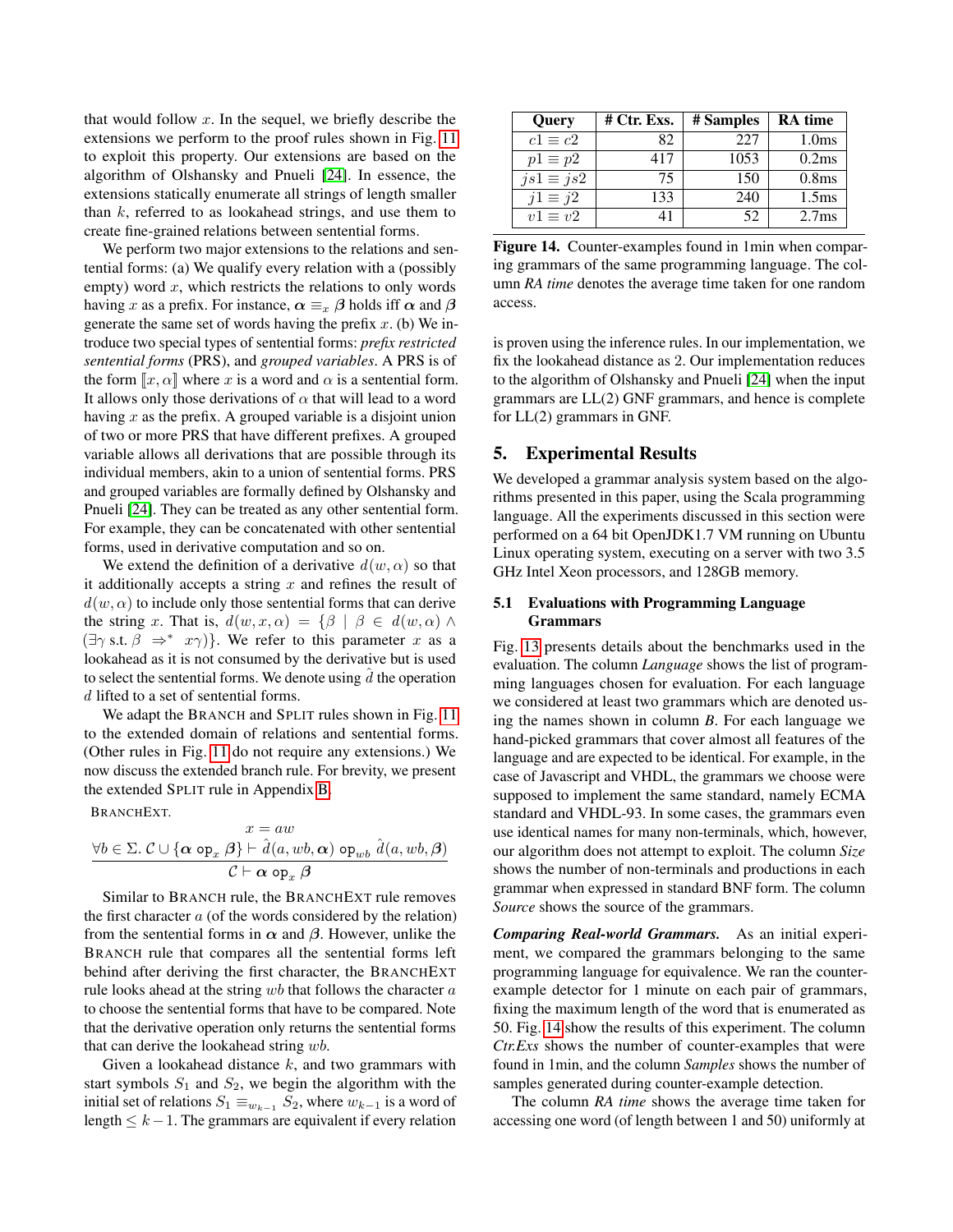| Language                      | B              | <b>Size</b> | <b>Source</b>                                         |
|-------------------------------|----------------|-------------|-------------------------------------------------------|
| C 2011                        | c1             | (228444)    | Antlr v <sub>4</sub>                                  |
|                               | c2             | (75269)     | www.quut.com/c/ANSI-C-grammar-y.html                  |
| Pascal                        | p <sub>I</sub> | (17779)     | ftp://ftp.iecc.com/pub/file/pascal-grammar            |
| p2                            |                | (148244)    | Antlr v3                                              |
| (128336)<br>jsl<br>JavaScript |                |             | www-archive.mozilla.org/js/language/grammar14.html    |
|                               | is2            | (124 278)   | Antlr v <sub>4</sub>                                  |
| (256530)<br>jI<br>Java 7      |                |             | docs.oracle.com/javase/specs/jls/se7/html/jls-18.html |
|                               | j2             | (229 490)   | Antlr v <sub>4</sub>                                  |
| <b>VHDL</b>                   | vI             | (286587)    | tams-www.informatik.uni-hamburg.de/vhdl/vhdl.html     |
|                               | v2             | (475 945)   | Antlr v4                                              |

<span id="page-11-0"></span>Figure 13. Benchmarks, their sizes as pairs of number of non-terminals and productions, and their sources. Antlr v4 and Antlr v3 denote the repositories: <github.com/antlr/grammars-v4/> and <www.antlr3.org/grammar/>.

| try $\{$                                          |
|---------------------------------------------------|
| eval("var k = function() { $++$ /ab*/ - this }"); |
| false:                                            |
| $\}$ catch(err) $\{$                              |
| true:                                             |
|                                                   |

<span id="page-11-2"></span>Figure 15. A Javascript program, created using a counterexample discovered by our tool, that returns true in Firefox/Chrome browsers, and false in Internet Explorer.

random. The results show that the operation is quite efficient, taking only a few milliseconds across all benchmarks.

Interestingly, as shown by the results, the grammars have many differences even when they implement the same standard. In many cases, more than 40% of the sampled words are counter-examples. Manually inspecting a few counterexamples revealed that this is mostly due to rules that are more permissive than they ought to be. For instance, the string "enum ID implements char { ID }" is generated by  $j2$  (Antlr v4 Java grammar), but is not accepted by  $j1$  [\[2\]](#page-15-1). The counter-examples were mostly distinct but sometimes strings that have many parse trees occurred more than once.

*From Counter-examples to Incompatibilities.* Focusing on Javascript, we studied the usefulness of the counterexamples found by our tool in discovering incompatibilities between Javascript interpreters (embedded within browsers). In this experiment, we automatically converted every counterexample found by our tool (in one minute) while comparing Javascript grammars to a valid Javascript expression, wrapped the expression inside a function, and passed the function as a string to the eval construct. For example, for the counter-example "++ RegExp - this", we generate the program eval("var  $k = function()$ { ++ /ab\*/ this }"). This program when executed may either assign a function value to the variable  $k$  if the body of the function is parsed correctly, or throw an exception if the body has parse errors<sup>[2](#page-11-1)</sup>.

We executed the code snippets on Mozilla Firefox (version 38), Google Chrome (version 43) and Microsoft Internet Explorer (version 11) browsers. On five counter-examples, the code snippet threw an exception (either ParseError or ReferenceError) in Firefox and Chrome browsers, but terminated normally in Internet Explorer assigning a function value for k. Exploiting this we created a pure Javascript program shown in Fig. [15](#page-11-2) that returns true in Firefox/Chrome browsers and false in Internet Explorer. This can potentially be used as a hidden identification mechanism in adaptive attacks on browser vulnerabilities.

In essence, the experiment highlights that in dynamic languages that supports constructs like eval, where parsing may happen at run-time, differences in parsers will likely manifest as differences in run-time behaviors.

*Discovering Injected Errors.* In this experiment, we evaluate the effectiveness of our tool on grammars that have comparatively fewer, and subtle counter-examples. Since grammars obtained from independent sources are likely to have many differences, in order to obtain pairs of grammars that almost recognize the same language, we resort to automatic, controlled tweaking of our benchmarks. We introduce 3 types of errors as explained below. (Let  $G_m$  denote the modified grammar and  $G$  the original grammar).

- Type 1 Errors. We construct  $G_m$  by removing one production of G chosen at random. In this case,  $L(G_m) \subseteq$  $L(G).$
- Type 2 Errors. We create  $G_m$  by choosing (at random) one production of G having at least two non-terminals, and removing (at random) one non-terminal from the righthand-side. In this case, neither  $L(G_m)$  nor  $L(G)$  has to necessarily include the other.
- Type 3 Errors. We construct  $G_m$  as follows. We randomly choose one production of the grammar, say  $P$ , having at least two non-terminals, and also choose one non-terminal of the right-hand-side, say N. We then create a copy (say  $N'$ ) of the non-terminal N that has every production of N except one (determined at random). We replace  $N$  by  $N'$  in the production  $P$ .

<span id="page-11-1"></span> $2$ <www.ecma-international.org/ecma-262/5.1/#sec-15.1.2.1>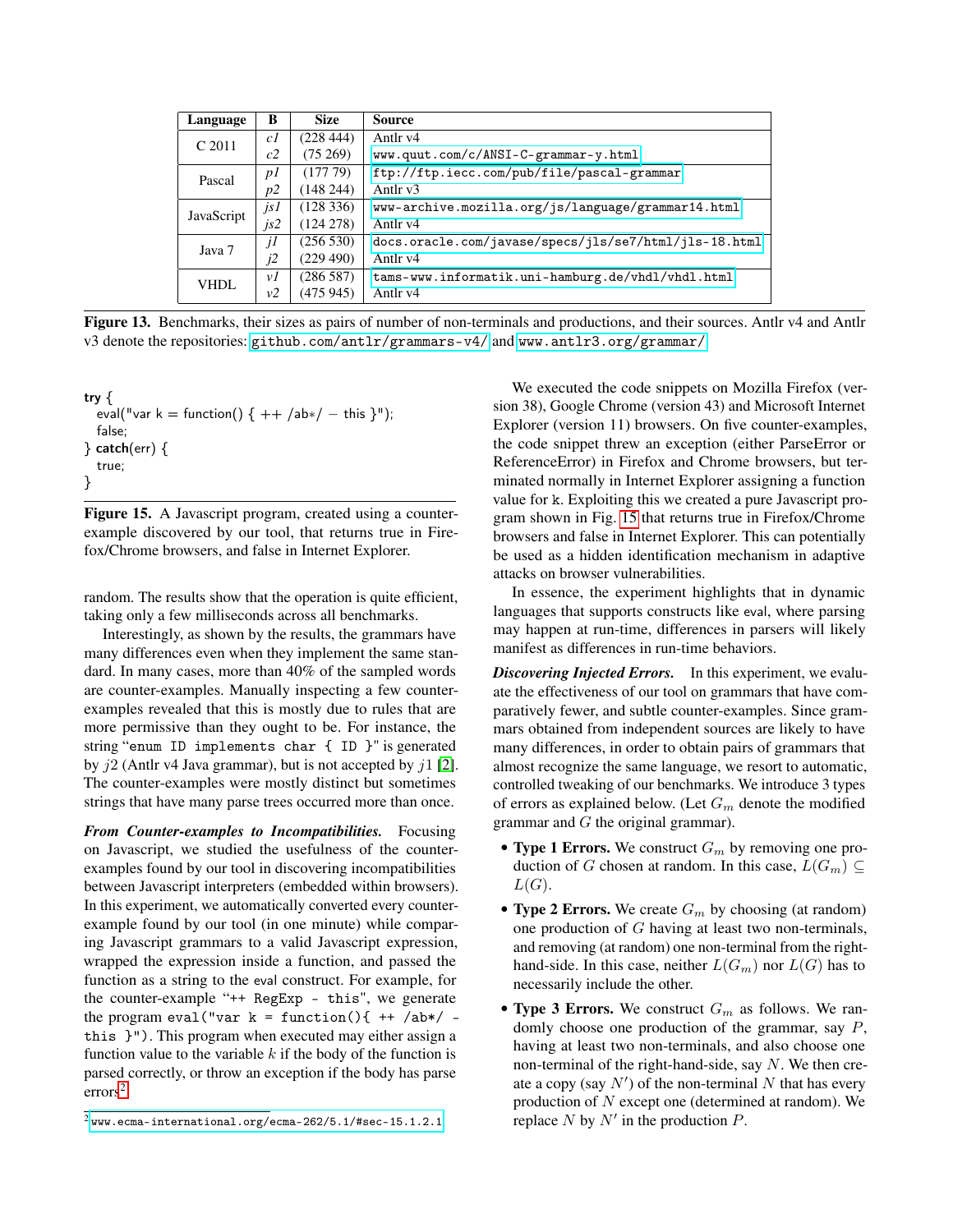The above error model has some correspondence to practical scenarios. For instance, most grammars we found do not enforce that the condition of an if statement should be a boolean valued expression. They have productions like  $S \rightarrow$ if E then E else  $E \mid \cdots$ , and  $E \to E + E \mid E \geq E | \cdots$ . Enforcing this property requires one or more type 3 fixes, as we need to create a copy  $E'$  of  $E$  that do not have some productions of  $E$ , and use  $E'$  in place of  $E$  to define an if condition.

We avoid injecting errors that can be discovered through small counter-examples using the following heuristic. We repeat the random error injection process until the modified grammar agrees with the original grammar on the number of parse trees (the function  $\#t$  defined in Fig. [5\)](#page-3-2) generating words of length  $\leq 15$ . This ensures that the minimum counterexample, if it exists, is at least 15 tokens long. We relax this bound to 10 and 7 for C and JavaScript grammars, respectively, since the approach failed to produce errors that satisfy larger bounds within reasonable time limits. We also ensured that the same error is not reintroduced. It is to be noted that the counter-example detection algorithm is not aware of the similarities between the input grammars, neither does it attempt to discover such similarities.

For each benchmark  $b$  and error type  $t$ , we create 10 defective versions of  $b$  each containing one error of type t. In total, we create 300 defective grammars. In each case, we query the tool for the equivalence of the erroneous and the original versions, with a time out of 15 minutes. Fig. [16](#page-12-0) shows the results of this experiment. We categorize the results based on the type of the error that was injected. For now consider only the sub-columns labelled *ours*.

The column *Disproved* shows the number of queries disproved, i.e, the cases where the defective grammar was identified to be not equivalent to the original version. (The maximum possible value for this columns is 10.) Note that for this experiment we ran our tool only until it finds one counterexample. The column *Avg.Time/query* shows the average time taken by the tool on queries where it found a counter-example. The column *Avg.Ctr.Size* shows the average length of the counter-example discovered by the tool. The last row of the table summaries the results by showing the total number of queries disproved, average time taken to disprove a query, and the average length of a counter-example.

The results show that the tool was successful in disproving all queries except 3 for *Type 1 Errors*, and 92 out of 100 queries for *Type 2 Errors*, within a few seconds. For *Type 3 Errors*, which are quite subtle, the tool succeeded in finding counter-examples for 73 out of 100 queries taking at most 200s. It timed out after 15 min in the remaining cases. We found that the tool generated millions of words before timing out on a query, across all benchmarks,.

To put these results in perspective, we now present a comparison with the approach proposed in Axelsson et al.

| <b>Type 1 Errors</b> |                                                           |                  |                      |                     |                   |                   |  |
|----------------------|-----------------------------------------------------------|------------------|----------------------|---------------------|-------------------|-------------------|--|
| В                    | <b>Avg.Time/query</b><br><b>Disproved</b><br>Avg.Ctr.Size |                  |                      |                     |                   |                   |  |
|                      | our                                                       | cfga             | our                  | cfga                | our               | cfga              |  |
| c1                   | $\overline{10}$                                           | 7                | $\overline{12.7s}$   | 396.7s              | $\overline{29.1}$ | $\overline{10.0}$ |  |
| c2                   | 10                                                        | $\overline{4}$   | 13.8s                | 325.0s              | $\overline{30.3}$ | 10.3              |  |
| p1                   | $\overline{10}$                                           | 7                | 6.8s                 | 127.8s              | 39.3              | 15.0              |  |
| p2                   | $\overline{10}$                                           | $\overline{5}$   | 6.8s                 | 329.2s              | 43.2              | 16.2              |  |
| $j_{s1}$             | $\overline{10}$                                           | $\boldsymbol{0}$ | $\overline{10.9s}$   |                     | 32.2              |                   |  |
| $j_{s2}$             | $\overline{10}$                                           | $\overline{9}$   | 9.6s                 | $\frac{190.9s}{2}$  | $\overline{31.2}$ | $\overline{8.1}$  |  |
| j1                   | $\overline{8}$                                            | $\overline{0}$   | $\overline{14.5s}$   |                     | $\overline{41.1}$ |                   |  |
| $\overline{j2}$      | $\overline{9}$                                            | $\overline{0}$   | $\frac{14.3s}{ }$    |                     | 32.1              |                   |  |
| v1                   | $\overline{10}$                                           | $\mathbf{1}$     | $\overline{16.9s}$   | 810.4s              | 39.3              | 15.0              |  |
| v2                   | 10                                                        | $\overline{0}$   | 23.4s                |                     | 39.0              |                   |  |
|                      |                                                           |                  | <b>Type 2 Errors</b> |                     |                   |                   |  |
| c1                   | $\overline{9}$                                            | 3                | 13.3s                | 319.1s              | 33.8              | 10.0              |  |
| c2                   | 10                                                        | $\overline{6}$   | 9.1s                 | 300.7s              | 35.6              | 10.3              |  |
| p1                   | 10                                                        | $\overline{5}$   | 6.2s                 | 358.5s              | 41.3              | 16.0              |  |
| p2                   | $\overline{10}$                                           | $\overline{5}$   | $\overline{7.9s}$    | $\overline{229.8s}$ | $\overline{40.0}$ | 15.8              |  |
| $j_{s1}$             | 10                                                        | $\overline{0}$   | 12.3s                |                     | 33.8              |                   |  |
| $j_{s2}$             | $\overline{7}$                                            | 8                | 15.3s                | $\overline{52.8s}$  | 31.4              | 7.4               |  |
| j1                   | $\overline{7}$                                            | $\overline{0}$   | $\overline{16.3s}$   |                     | 33.9              |                   |  |
| j2                   | $\overline{9}$                                            | $\overline{0}$   | $\overline{15.1s}$   |                     | 38.1              |                   |  |
| $\overline{v1}$      | $\overline{10}$                                           | $\overline{2}$   | $\overline{16.4s}$   | 729.2s              | 43.7              | 15.0              |  |
| $\overline{v2}$      | $\overline{10}$                                           | $\overline{0}$   | $\overline{58.0s}$   |                     | 35.8              |                   |  |
|                      |                                                           |                  | <b>Type 3 Errors</b> |                     |                   |                   |  |
| c1                   | $\overline{5}$                                            | $\overline{4}$   | $\overline{37.2s}$   | 413.6s              | 17.8              | $\overline{10.3}$ |  |
| $\overline{c2}$      | $\overline{6}$                                            | $\overline{5}$   | $\frac{131.3s}{ }$   | $\overline{361.2s}$ | $\frac{30.3}{ }$  | $\frac{10.0}{2}$  |  |
| $p\overline{1}$      | $\overline{10}$                                           | $\overline{3}$   | $\overline{11.0s}$   | $\overline{272.5s}$ | 34.8              | 15.0              |  |
| $p\overline{2}$      | $\overline{10}$                                           | $\overline{5}$   | $\overline{7.5s}$    | 526.8s              | 34.8              | 15.8              |  |
| $j_{s1}$             | $\overline{5}$                                            | $\overline{0}$   | 198.6s               |                     | $\overline{28.2}$ |                   |  |
| $j_{s2}$             | $\overline{5}$                                            | $\overline{2}$   | $\overline{34.0s}$   | $\overline{79.3s}$  | 33.2              | $\overline{7.5}$  |  |
| j1                   | $\overline{8}$                                            | $\overline{0}$   | $\overline{25.7s}$   |                     | 35.4              |                   |  |
| $j\overline{2}$      | $\overline{6}$                                            | $\overline{0}$   | 24.8s                |                     | 36.3              | ÷,                |  |
| v1                   | $\overline{9}$                                            | $\overline{0}$   | $\overline{17.7s}$   |                     | 38.6              |                   |  |
| $\overline{v2}$      | $\overline{9}$                                            | $\overline{0}$   | $\overline{54.6s}$   |                     | 37.3              | $\overline{a}$    |  |
|                      | $\overline{262}$                                          | $\overline{81}$  | $\overline{28.1s}$   | $\overline{342.6s}$ | $\frac{35.0}{ }$  | 12.2              |  |

<span id="page-12-0"></span>Figure 16. Identification of automatically injected errors, using our tool (*our*) and the implementation of Axelsson et al. [\[4\]](#page-15-8) (*cfga*).

[\[4\]](#page-15-8), which is also used in the more recent work of Creuss and Godoy [\[7\]](#page-15-9).

*Comparison with Previous SAT Solving Approach.* The approach proposed in [\[4\]](#page-15-8) finds counter-examples for equivalence by constructing a propositional formula that is unsatisfiable iff the input grammars are equivalent upto a bound l, i.e, they accept (or reject) the same set of words of length  $\leq l$ . The approach uses an incremental SAT solver to obtain a satisfying assignment of the formula, which corresponds to a counter-example for equivalence. We ran their tool cfgAnalyzer on the same set of equivalence queries constructed by automatically injecting errors in our benchmarks as described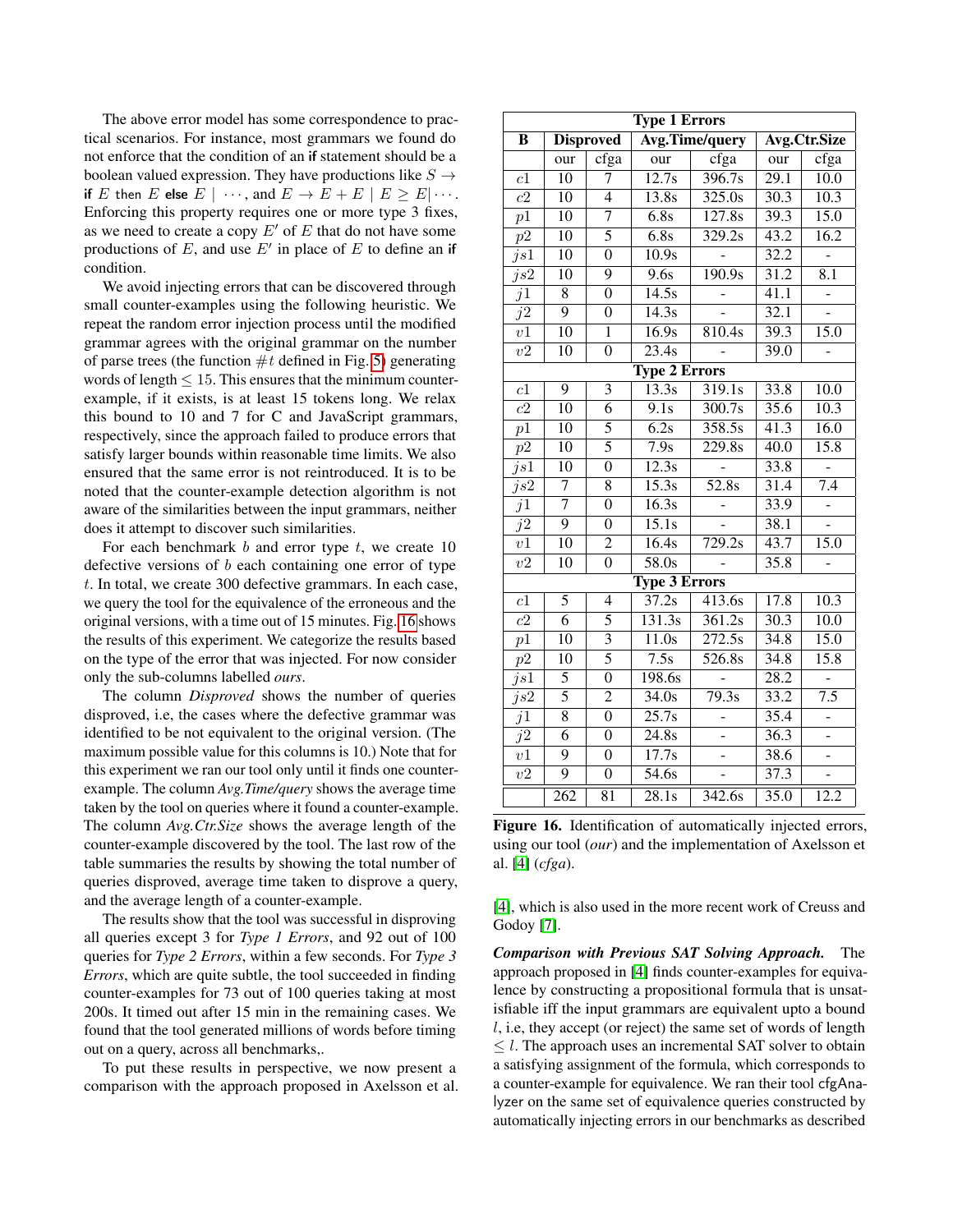earlier, with the same time out of 15 minutes. We present the results obtained using their tool in Fig. [16](#page-12-0) adjacent to our results, under the sub-column *cfga*. The cfgAnalyzer tool was run in its default mode, wherein the bound  $l$  on the length of the words is incremented in unit steps starting from 1 until a counter-example is found. (We tried adjusting the start length to 15 and greater, and also tried varying the length increments, but they resulted in worse behaviour. This is probably because of incremental solving which may benefit starting from 1.)

The results show that our tool out performs cfgAnalyzer by a huge margin on these benchmarks. When aggregated over all benchmarks, our tool disproves 3 times more queries than cfgAnalyzer. Observe that on Java, VHDL and the first Javascript  $(js1)$  benchmarks, cfgAnalyzer timed out on almost all queries. In general, we found that the performance of cfgAnalyzer degrades with the length of the counterexamples, and with the sizes of the grammars. On the other hand, as highlighted by the results in Fig. [16,](#page-12-0) our tool discovers large counter-examples within seconds.

To the credit of cfgAnalyzer, in cases where it terminates, it finds the shortest counter-example (as a consequence of running it in the default mode). This, however, is not a limitation of our tool, since we can progressively search for smaller counter-examples by narrowing the range of the possible word lengths after discovering a counter-example.

# <span id="page-13-0"></span>6. Tutoring System for Context-free Grammars

We implemented an online grammar tutoring system available at <grammar.epfl.ch> using our tool. The tutoring system offers three types of exercises: (a) constructing (LL(1) as well as arbitrary) context-free grammars from English descriptions, (b) converting a given context-free grammar to normal forms like CNF and GNF, and (c) writing left most derivations for automatically generated strings belonging to a grammar. Each class of exercise had about 20 problems each with varying levels of difficulty.

For exercises (a) and (b), the system automatically checks the correctness of the grammars submitted by the users by comparing them to a pre-loaded reference solution for the question. The following are the possible outcomes of checking a solution: (i) the *shortest* counter-example that was found within the time limits, or (ii) a message that the grammar has been proved correct, or (iii) a message that the grammar passed all test cases but was not proved to be correct.

The system also supports checking LL(1) property and ambiguity of grammars. Moreover, it also has experimental support for generating hints (a feature outside the scope of this paper). The system offers a very intuitive syntax for writing grammars, and also supports EBNF form that permits using regular expressions in right-hand-sides of productions.

| <b>Ouery</b> | <b>Refuted</b> | Proved     |           | Unprvd.   time/query |
|--------------|----------------|------------|-----------|----------------------|
| 1395         | 1042           | 289        | 64        | 107 <sub>ms</sub>    |
| $(100\%)$    | $(74.6\%)$     | $(20.7\%)$ | $(4.6\%)$ |                      |

<span id="page-13-2"></span>Figure 17. Summary of evaluating students' solutions.

| Query              | <b>Proved</b> | Time              | LL 1 | LL <sub>2</sub> | Amb   |
|--------------------|---------------|-------------------|------|-----------------|-------|
| 353                | 289           | 410ms             |      | 56              | 101   |
| 100%               | 81.9%         |                   | 2%   | 15.9%           | 28.6% |
| w/o TESTCASES rule |               |                   |      |                 |       |
| 353                | 280           | 630 <sub>ms</sub> |      | 56              | 94    |

<span id="page-13-1"></span>Figure 18. Evaluation of the verification algorithm on students' solutions.

## 6.1 Evaluations of the Algorithms in the Context of a Tutoring System

We used our tutoring system in a 3rd year undergraduate course on computer language processing. We summarize the results of this study in Fig. [17.](#page-13-2) The column *Queries* shows the total number of *distinct* equivalence queries that the tool was run on. The system refuted 1042 queries by finding counter-examples. (It was configured to enumerate at most 1000 words of length 1 to 11). Among the 353 submissions for which no counter-example was found, the tool proved the correctness of 289 submissions. For 64 submissions, the tool was neither able to find a counter-example nor able to prove correctness. In essence, the tool was to able to decide the veracity of 95% of the submissions, and was incomplete on the remaining 5% (in which cases we report that the student's solution is possibly correct). The grammars submitted by students on average had around 3 non-terminals and 6 productions (the maximum was 9 non-terminals and 43 productions). Moreover, at least 370 of the submissions were ambiguous. We now present detailed results on the effectiveness of the verification algorithm, which is, to our knowledge, a unique feature of our grammar tutoring system.

*Evaluation of the Verification Algorithm.* Our tutoring system uses the verification algorithm described in section [4](#page-6-1) to establish the correctness of the submissions for which no counter-examples are found within the given time limit and sample size. In our evaluation, there are 353 such submissions. The first row of Fig. [18](#page-13-1) shows the results of using the algorithm, with all of its features enabled, on the 353 submissions. We used a time out of 10s per query. The system proved almost 82% of the queries taking on average less than half a second per query (as shown by column *Time*). The remaining columns further classify the queries that were verified based on the nature of the grammars that are compared.

The column *LL1* shows the number of queries in which the grammars that are compared are LL(1) when normalized to GNF. The algorithm of [\[15\]](#page-15-2) is applicable only to these cases. The results show that only a meager 2% of the queries belong this category. This is expected since even LL(1)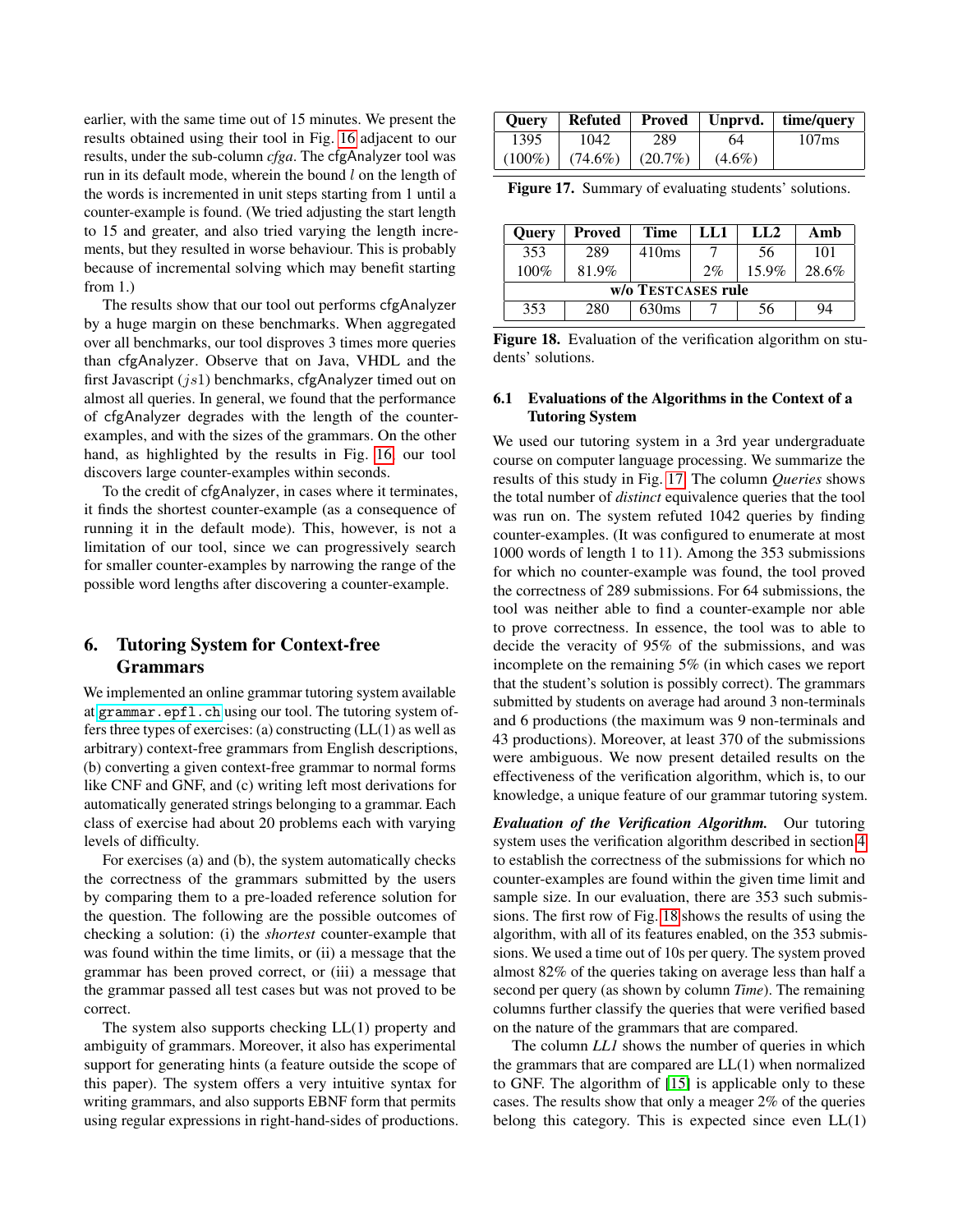grammars may become non-LL(1) when epsilon productions are eliminated [\[28\]](#page-16-6) (which is required by the verification algorithm).

The column *LL2* shows the number of queries in which the grammars compared are LL(2) but not LL(1), after conversion to GNF. About 16% of the queries belong this category. This class is interesting because the algorithm of [\[24\]](#page-16-3) is complete for these cases. (Although the algorithm of [\[12\]](#page-15-3) is also applicable, it seldom succeeds for these queries since it uses no lookhead.) A vast majority (72%) of the queries that are proven involved at least one grammar that is not LL(2). In fact, about 28% of the queries involved ambiguous grammars. (Neither [\[24\]](#page-16-3) nor [\[15\]](#page-15-2) is directly applicable to this class of grammars, and [\[12\]](#page-15-3) is likely to be ineffective.) This indicates that without our extensions a vast majority of the queries may remain unproven. We are not aware of any existing algorithm that can prove equivalence queries involving ambiguous grammars.

We also measure the impact of the TESTCASES inference rule, which uses concrete examples to refine inclusion relations (see section [4\)](#page-6-1). The second row of Fig. [18](#page-13-1) shows the results of running the verification algorithm without this rule. Overall, the number of queries proven decreases by 9 when this rule is disabled. The impact is mostly on queries involving ambiguous grammars. Moreover, the verifier is slower in this case as shown by the increase in the average time per query. It also timed out on 25 queries after 10s. This is due to the increase in the number and sizes of *relations* created during the verification algorithm. We measured a two fold increase in the average number of sentential forms contained in a relation.

# 7. Related Work

*Grammar Analysis Systems.* Axelsson et al. [\[4\]](#page-15-8) present a constraint based approach for checking bounded properties of context-free grammars including equivalence and ambiguity. In section [5](#page-10-0) we presented a comparison of our counterexample detection algorithm with this work, which shows that our approach does better especially when the counterexamples and grammars are large. Creus and Godoy [\[7\]](#page-15-9) present RACSO an *online judge* for context-free grammars. RACSO integrates many strategies for counter-example detection including the approach of Axelsson et al. [\[4\]](#page-15-8). We differ from this work in many aspects. For instance, our enumerators support random access and uniform sampling, scale to large programming language grammars generating millions of strings within seconds. Our system can additionally prove equivalence of grammars. (An empirical comparison with this work was not possible since their interface restricts the sizes of grammars that can be used while creating problems, by requiring that non-terminals have to be upper case characters.)

*Decision Procedures for Equivalence.* Decision procedures for restricted classes of context-free grammars have

been extensively researched [\[15\]](#page-15-2), [\[24\]](#page-16-3), [\[12\]](#page-15-3), [\[28\]](#page-16-6), [\[32\]](#page-16-7), [\[23\]](#page-15-10), [\[5\]](#page-15-11), [\[31\]](#page-16-8). For brevity we only highlight a few important works. Korenjak and Hopcroft [\[15\]](#page-15-2), and later Bastien et al. [\[5\]](#page-15-11) developed algorithms for deciding equivalence of *simple grammars*. Rosenkrantz and Streans [\[28\]](#page-16-6) introduced LL(k) grammars and showed that their equivalence is decidable. Later, Olshansky and Pnueli [\[24\]](#page-16-3) proposed a direct algorithm for deciding equivalence of LL(k) grammars. Nijholt [\[23\]](#page-15-10) presented a similar result for LL-regular grammars, which properly contain LL(k) grammars. Decision procedures for several proper subclasses of deterministic grammars were studied by Harrison et al. [\[12\]](#page-15-3), and Valiant [\[32\]](#page-16-7). Sénizergues [\[31\]](#page-16-8) showed that equivalence of arbitrary deterministic grammars is decidable.

We are not aware of any practical applications of these algorithms. We extend the algorithms of Olshansky and Pnueli [\[24\]](#page-16-3), and Harrison et al. [\[12\]](#page-15-3) to a sound but incomplete approach for proving equivalence of arbitrary grammars, and use it to power a grammar tutoring system.

*Uniform Sampling of Words.* Hickey and Cohen [\[14\]](#page-15-4), and Mairson [\[19\]](#page-15-5) present algorithms for sampling words from unambiguous grammars uniformly at random (u.a.r). Gore et al. [\[10\]](#page-15-12) develop a subexponential time algorithm for sampling words from (possibly ambiguous) grammars, where the probability of generating a word varies from uniform by a factor  $1 + \epsilon$ ,  $\epsilon \in (0, 1)$ . Bertoni et al. [\[6\]](#page-15-13) present an algorithm for sampling from a finitely ambiguous grammar in polynomial time.

Our approach has a comparable running time for sampling a word u.a.r, and is not restricted to uniform random sampling. We are not aware of any implementations of these related works.

*Enumeration in the Context of Testing.* Grammar-based software testing approaches (such as [\[27\]](#page-16-9), [\[22\]](#page-15-14), [\[30\]](#page-16-10), [\[21\]](#page-15-15), [\[13\]](#page-15-16), [\[18\]](#page-15-17), [\[20\]](#page-15-18), [\[9\]](#page-15-19), [\[11\]](#page-15-20)) generate strings belonging to grammars describing the structure of the input, and use them to test softwares like refactoring engines and compilers. In contrast to our objective, there the focus is on generating strings from grammars satisfying complex semantic properties, such as data-structure invariants, type correctness etc., that will expose bugs in the software under test.

Purdom [\[27\]](#page-16-9), and Malloy [\[21\]](#page-15-15) present specialized algorithms for generating small number of strings that result in semantically correct test cases useful for detecting bugs. Maurer [\[22\]](#page-15-14), Sirer and Bershad [\[30\]](#page-16-10), and Guo and Qiu [\[11\]](#page-15-20) propose approaches for stochastic enumeration of strings from probabilistic grammars where productions are weighted by probabilities. The probabilities are either manually provided or dynamically adjusted during enumeration. A difference compared to our approach is that they do not sample words by restricting their length (which is hard in the presence of semantic properties), but control the frequency with which the productions are used.

Hennessy [\[13\]](#page-15-16), and Lämmel and Schulte [\[18\]](#page-15-17) explore various criteria for covering the productions of the grammar that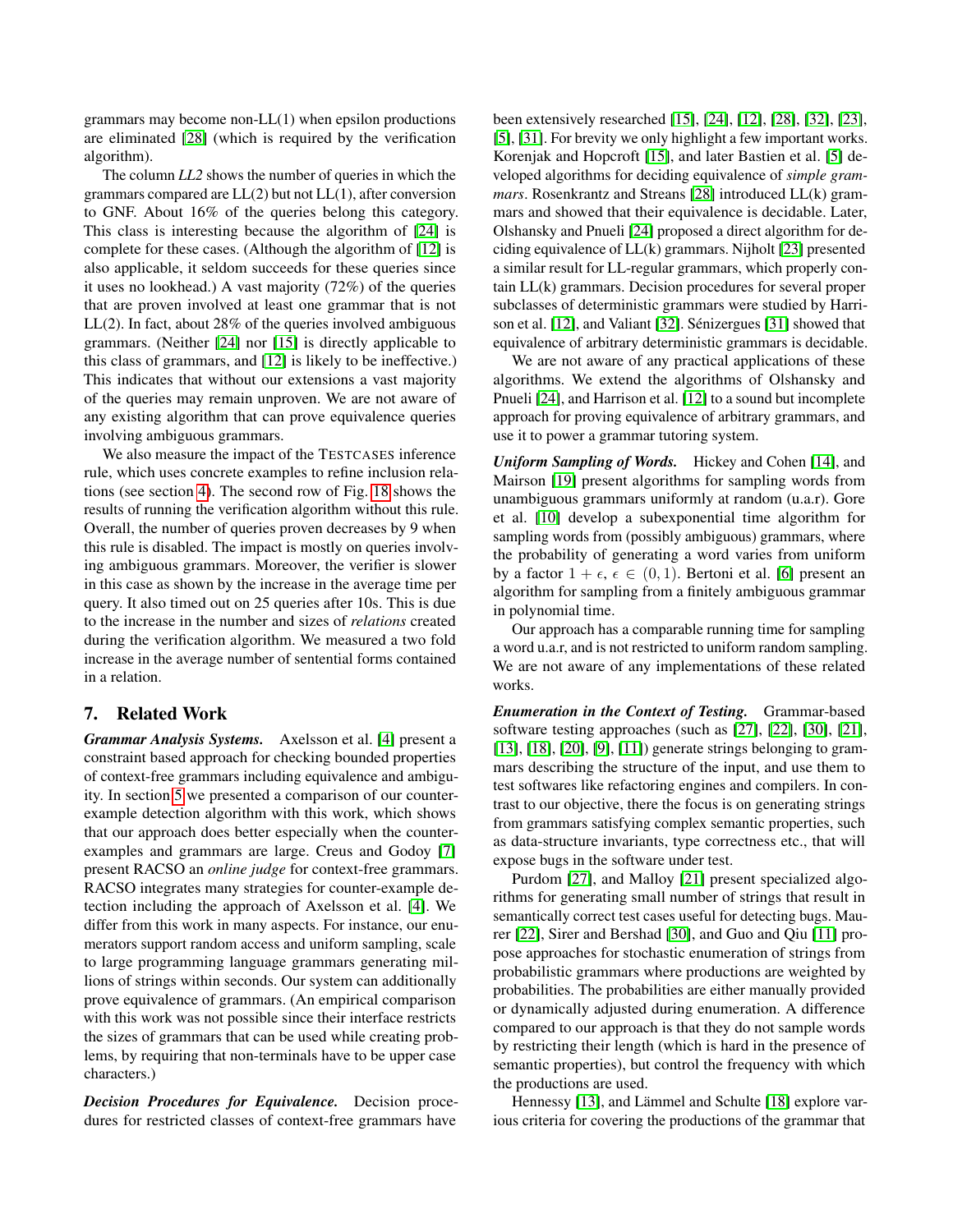can be beneficial in discovering bugs in softwares. Majumdar and Xu [\[20\]](#page-15-18), and Godefroid et al. [\[9\]](#page-15-19) propose approaches for selectively generating strings from a grammar that will exercise a path in the program under test using symbolic execution.

Daniel et al [\[8\]](#page-15-21), and Kuraj and Kuncak [\[17\]](#page-15-22) present generic approaches for constructing enumerators for arbitrary structures, by way of enumerator combinators. They allow combining simple enumerators using a set of *combinators* (such as union and product) to produce more complex enumerators. These approaches (Kuraj and Kuncak [\[17\]](#page-15-22) in particular) were an inspiration for our enumeration algorithm, which is specialized for grammars, and provides more functionalities like polynomial time random access, and uniform random sampling.

#### 8. Conclusions

We present scalable algorithms for enumerating and sampling words (and parse trees) belonging to context-free grammars, using bijective functions from natural numbers to parse trees that provide random access to words belonging to a grammar in polynomial time. Our experiments show that the enumerators are effective in finding discrepancies between large, real world grammars meant to describe the same language, as well as for unraveling deep, subtle differences between grammars, outperforming the available state of the art. We also show that the counter-examples serve as good test cases for discovering incompatibilities between interpreters, especially for languages like Javascript.

We also develop a practical system for proving equivalence of arbitrary context-free grammars building on top of prior theoretical research. We built a grammar tutoring system, available at <grammar.epfl.ch>, using our algorithms. Our evaluations show that the system is able to decide the correctness of 95% of the submissions, proving over 80% of grammars that pass all test cases. To our knowledge, this is the first tutoring system for grammars that can certify the correctness of the solutions. This opens up the possibility of using our tool in massive open online courses to introduce grammars to large populations of students.

#### References

- <span id="page-15-0"></span>[1] Antlr version 4. <http://www.antlr.org/>
- <span id="page-15-1"></span>[2] Java 7 language specification. [http://docs.oracle.com/](http://docs.oracle.com/javase/specs/jls/se7/html/jls-18.html) [javase/specs/jls/se7/html/jls-18.html](http://docs.oracle.com/javase/specs/jls/se7/html/jls-18.html)
- <span id="page-15-7"></span>[3] A. V. Aho, R. Sethi, and J. D. Ullman. *Compilers: Princiles, Techniques, and Tools*. Addison-Wesley, 1986. ISBN 0-201- 10088-6
- <span id="page-15-8"></span>[4] R. Axelsson, K. Heljanko, and M. Lange. Analyzing context-free grammars using an incremental SAT solver. In *Automata, Languages and Programming, ICALP*, pages 410–422, 2008. . URL [http://dx.doi.org/10.1007/](http://dx.doi.org/10.1007/978-3-540-70583-3_34) [978-3-540-70583-3\\_34](http://dx.doi.org/10.1007/978-3-540-70583-3_34)
- <span id="page-15-11"></span>[5] C. Bastien, J. Czyzowicz, W. Fraczak, and W. Rytter. Prime normal form and equivalence of simple grammars. *Theor. Comput. Sci.*, 363(2):124–134, 2006
- <span id="page-15-13"></span>[6] A. Bertoni, M. Goldwurm, and M. Santini. Random generation and approximate counting of ambiguously described combinatorial structures. In *STACS 2000*, pages 567–580. 2000
- <span id="page-15-9"></span>[7] C. Creus and G. Godoy. Automatic evaluation of contextfree grammars (system description). In *Rewriting and Typed Lambda Calculi RTA-TLCA*, pages 139–148, 2014. . URL [http://dx.doi.org/10.1007/978-3-319-08918-8\\_10](http://dx.doi.org/10.1007/978-3-319-08918-8_10)
- <span id="page-15-21"></span>[8] B. Daniel, D. Dig, K. Garcia, and D. Marinov. Automated testing of refactoring engines. In *Foundations of Software Engineering*, pages 185–194, 2007
- <span id="page-15-19"></span>[9] P. Godefroid, A. Kiezun, and M. Y. Levin. Grammar-based whitebox fuzzing. In *Programming Language Design and Implementation*, pages 206–215, 2008
- <span id="page-15-12"></span>[10] V. Gore, M. Jerrum, S. Kannan, Z. Sweedyk, and S. R. Mahaney. A quasi-polynomial-time algorithm for sampling words from a context-free language. *Inf. Comput.*, 134(1):59–74, 1997
- <span id="page-15-20"></span>[11] H. Guo and Z. Qiu. Automatic grammar-based test generation. In *Testing Software and Systems ICTSS*, pages 17–32, 2013
- <span id="page-15-3"></span>[12] M. A. Harrison, I. M. Havel, and A. Yehudai. On equivalence of grammars through transformation trees. *Theor. Comput. Sci.*, 9:173–205, 1979
- <span id="page-15-16"></span>[13] M. Hennessy. An analysis of rule coverage as a criterion in generating minimal test suites for grammar-based software. In *Automated Software Engineering*, pages 104–113, 2005
- <span id="page-15-4"></span>[14] T. J. Hickey and J. Cohen. Uniform random generation of strings in a context-free language. *SIAM J. Comput.*, 12(4): 645–655, 1983
- <span id="page-15-2"></span>[15] A. J. Korenjak and J. E. Hopcroft. Simple deterministic languages. In *Symposium on Switching and Automata Theory (Swat)*, pages 36–46, 1966
- <span id="page-15-6"></span>[16] D. Kozen. *Automata and computability*. Undergraduate texts in computer science. Springer, 1997. ISBN 978-0-387-94907-9
- <span id="page-15-22"></span>[17] I. Kuraj and V. Kuncak. Scife: Scala framework for efficient enumeration of data structures with invariants. In *Scala Workshop*, pages 45–49, 2014
- <span id="page-15-17"></span>[18] R. Lämmel and W. Schulte. Controllable combinatorial coverage in grammar-based testing. In *Testing of Communicating Systems, TestCom*, pages 19–38, 2006
- <span id="page-15-5"></span>[19] H. G. Mairson. Generating words in a context-free language uniformly at random. *Inf. Process. Lett.*, 49(2):95–99, 1994
- <span id="page-15-18"></span>[20] R. Majumdar and R. Xu. Directed test generation using symbolic grammars. In *Automated Software Engineering*, pages 553–556, 2007
- <span id="page-15-15"></span>[21] B. A. Malloy. An interpretation of purdom's algorithm for automatic generation of test cases. In *International Conference on Computer and Information Science*, pages 3–5, 2001
- <span id="page-15-14"></span>[22] P. M. Maurer. Generating test data with enhanced context-free grammars. *IEEE Software*, 7(4):50–55, 1990
- <span id="page-15-10"></span>[23] A. Nijholt. The equivalence problem for LL- and LR-regular grammars. pages 149–161, 1982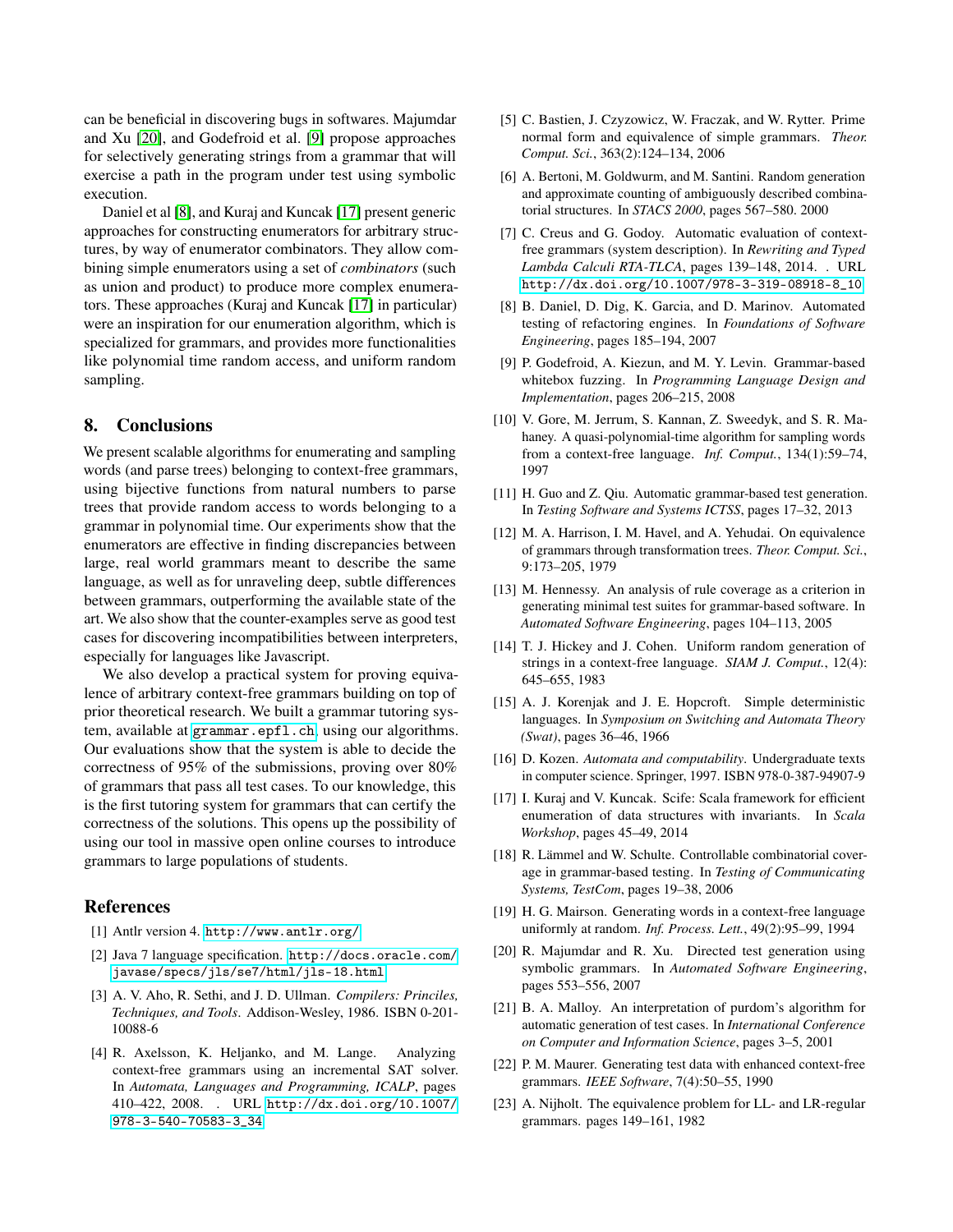- <span id="page-16-3"></span>[24] T. Olshansky and A. Pnueli. A direct algorithm for checking equivalence of LL*(k)* grammars. *Theor. Comput. Sci.*, 4(3): 321–349, 1977
- <span id="page-16-2"></span>[25] T. Parr, S. Harwell, and K. Fisher. Adaptive LL(\*) parsing: the power of dynamic analysis. In *Object Oriented Programming Systems Languages & Applications, OOPSLA*, pages 579–598, 2014
- <span id="page-16-5"></span>[26] S. Pigeon. Pairing function. [http://mathworld.wolfram.](http://mathworld.wolfram.com/PairingFunction.html) [com/PairingFunction.html](http://mathworld.wolfram.com/PairingFunction.html)
- <span id="page-16-9"></span>[27] P. Purdom. A sentence generator for testing parsers. *BIT Numerical Mathematics*, pages 366–375, 1972
- <span id="page-16-6"></span>[28] D. J. Rosenkrantz and R. E. Stearns. Properties of deterministic top down grammars. In *Symposium on Theory of Computing STOC*, pages 165–180, 1969
- <span id="page-16-1"></span>[29] R. Singh, S. Gulwani, and A. Solar-Lezama. Automated feedback generation for introductory programming assignments. In *Programming Language Design and Implementation PLDI*, pages 15–26, 2013
- <span id="page-16-10"></span>[30] E. G. Sirer and B. N. Bershad. Using production grammars in software testing. In *Domain-Specific Languages DSL*, pages 1–13, 1999
- <span id="page-16-8"></span>[31] G. Sénizergues. L(a)=l(b)? decidability results from complete formal systems. *Theoretical Computer Science*, 251(1–2):1 – 166, 2001
- <span id="page-16-7"></span>[32] L. G. Valiant. Decision procedures for families of deterministic pushdown automata. Technical report, University of Warwick, Coventry, UK, 1973
- <span id="page-16-0"></span>[33] A. Warth, J. R. Douglass, and T. D. Millstein. Packrat parsers can support left recursion. In *Symposium on Partial Evaluation and Semantics-based Program Manipulation, PEPM*, pages 103–110, 2008

# <span id="page-16-4"></span>A. Cantor's Inverse Pairing Functions for Bounded and Unbounded Domains

The basic inverse pairing function  $\pi$  that maps a natural number in one dimensional space to a number in two dimensional space that is unbounded along both directions [\[26\]](#page-16-5).  $\pi(z) = (x, y)$ , where x and y are defined as follows:

$$
x = w - y
$$

$$
y = z - t
$$

$$
(t, w) = simple(z)
$$

where,  $simple(z) = (t, w)$  is a function defined as follows:

$$
t = \frac{w(w+1)}{2}
$$

$$
w = \left\lfloor \frac{\lfloor \sqrt{8z+1} \rfloor - 1}{2} \right\rfloor
$$

We extend the Cantor's inverse pairing function to two dimensional spaces bounded along one or both directions. The inverse pairing function  $\pi$  takes three arguments: the number  $z$  that has to be mapped, and the bounds of the x

and y dimensions  $x_b$  and  $y_b$  (which could be  $\infty$ ).  $x_b$  is the (inclusive) bound on the x-axis i.e,  $\forall x.x \leq x_b$ , and  $y_b$  is the (exclusive) bound on the y-axis i.e,  $\forall y \cdot y \langle y \rangle$ . We define  $\pi(z, x_b, y_b) = (x, y)$ , where

$$
x = w - y
$$
  
\n
$$
y = z - t
$$
  
\n
$$
(t, w) = \begin{cases} bskip(z) & \text{if } z \ge z_b \\ xskip(z) & \text{if } z_x \le z < z_b \\ yskip(z) & \text{if } z_y \le z < z_b \\ simple(z) & \text{Otherwise} \end{cases}
$$

where,  $z_x$ ,  $z_y$  and  $z_b$  are indices at which the bounds along the  $x$  or  $y$  or both directions are crossed, respectively. The values are defined as follows:

$$
z_y = \frac{y_b(y_b + 1)}{2}
$$
  
\n
$$
z_x = \frac{(x_b + 1)(x_b + 2)}{2}
$$
  
\n
$$
z_b = \begin{cases} y_b(x_b - y_b + 1) + z_y & \text{if } x_b > y_b - 1 \\ (x_b + 1)(y_b - x_b - 1) + z_x & \text{if } y_b - 1 > x_b \\ z_y & \text{Otherwise} \end{cases}
$$

We define  $xskip(z)$  as  $(t, w)$ , where t and w are defined as follows:

$$
t = \frac{2wx_b - x_b^2 + x_b}{2}
$$

$$
w = \left\lfloor \frac{2z + x_b^2 + x_b}{2(x_b + 1)} \right\rfloor
$$

Define  $yskip(z)$  as  $(t, w)$ , where

$$
t = \frac{2wy_b - y_b^2 + y_b}{2}
$$

$$
w = \left\lfloor \frac{2z + y_b^2 - y_b}{2y_b} \right\rfloor
$$

Define  $bskip(z)$  as  $(t, w)$ , where

$$
t = \frac{(2w_b - 1)w - w^2 - s_b + w_b}{2}
$$
  

$$
w = \left[ \frac{r - \left[ \sqrt{r^2 - 8z - 4s_b + 4y_b - 4x_b} \right]}{2} \right]
$$
  

$$
r = 2w_b + 1
$$
  

$$
w_b = x_b + y_b
$$
  

$$
s_b = x_b^2 + y_b^2
$$

The above definitions use only integer arithmetic operations. (Note that we always compute floor or ceil of divisions and square roots). These operations take at most quadratic time on the sizes of the inputs, and can be optimized even further. Moreover, many multiplications and divisions are by powers of 2, and hence can be implemented using bit shift operations.